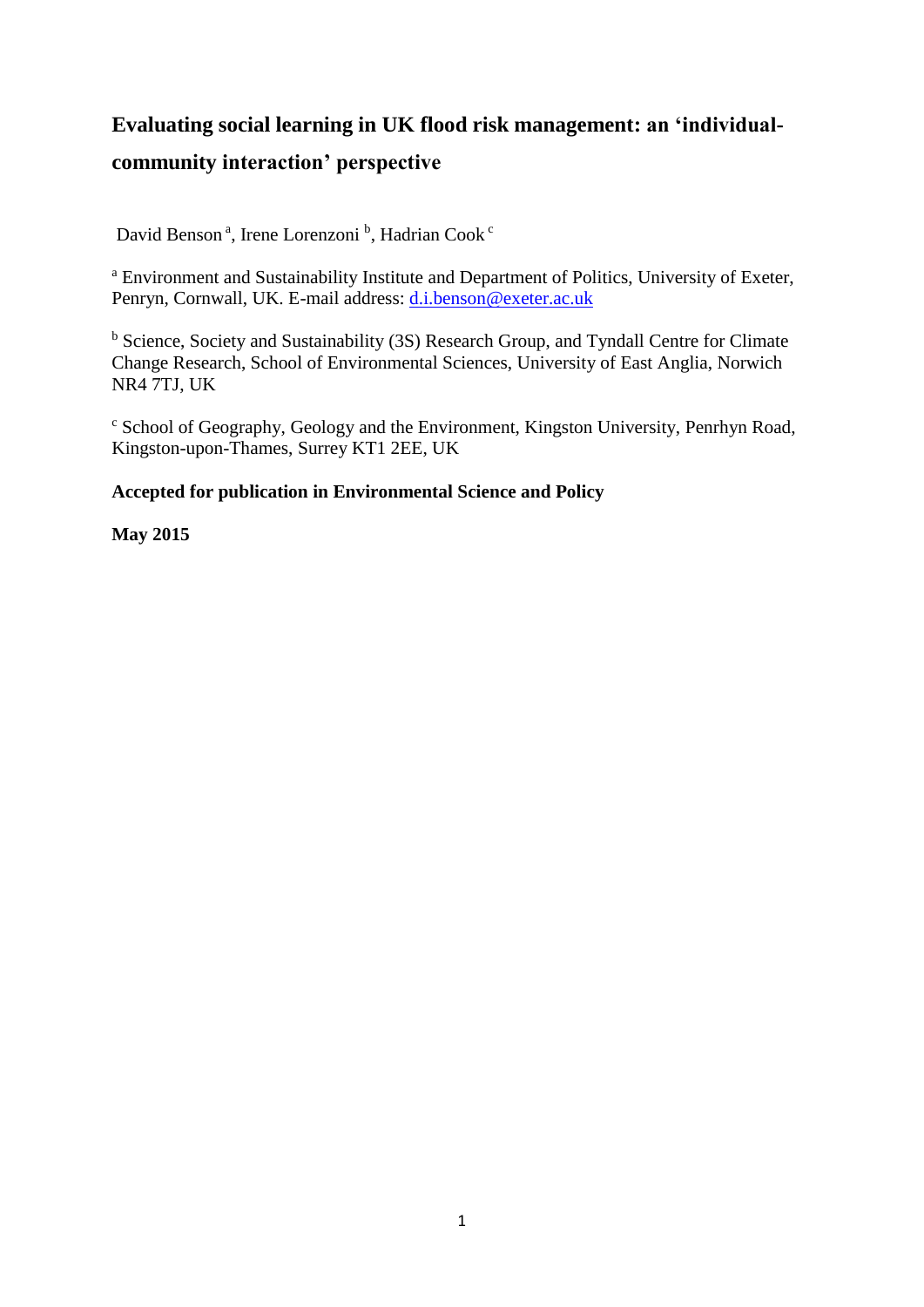## **Evaluating social learning in UK flood risk management: an 'individualcommunity interaction' perspective**

#### **Abstract**

Stakeholder participation in environmental management has become widespread globally while the normative benefits of multi-stakeholder processes in governing natural resources are promoted by academics and policy makers. As projections indicate more frequent and intense flood events with future climate change, this article examines one stakeholder participation process within UK flood risk management to evaluate whether it contributes to enhancing effective engagement, through social learning. Evidence is derived from multiple interviews conducted within the UK's Regional Flood and Coastal Committees (RFCCs), which were specifically introduced to better integrate local level interests in regional flood defence decision-making. In testing a modified 'individual-community interaction' learning framework, it is apparent that personal and group learning outcomes were evident to varying degrees, suggesting that stakeholder participation was relatively successful. However, our analysis suggests that flexibility exists within such structures, allowing reflexive reconstitution to further increase social learning. Recommendations for future stakeholder participation are proposed, providing lessons for both UK flood governance and similar flood risk management processes in other countries.

Key words: *flood risk management; social learning; governance; stakeholder participation; regional scale.*

## **1. Introduction**

Stakeholder participation in 'environmental management' has become widespread globally (Benson *et al.* 2013). A defining feature of such participation is that 'individuals, groups, and/or organizations choose to take an active role in decision making processes that affect them' (Reed *et al.* 2010:1; and Reed 2008; Newig and Fritsch 2009) rather than merely providing a consultative role for decision-makers. Multi-stakeholder engagement of this type was first actively promoted in relation to adaptive resource management (Holling 1978) and is now visible in many countries (Sabatier *et al*. 2005; Mostert *et al.* 2007; Koontz 2014) and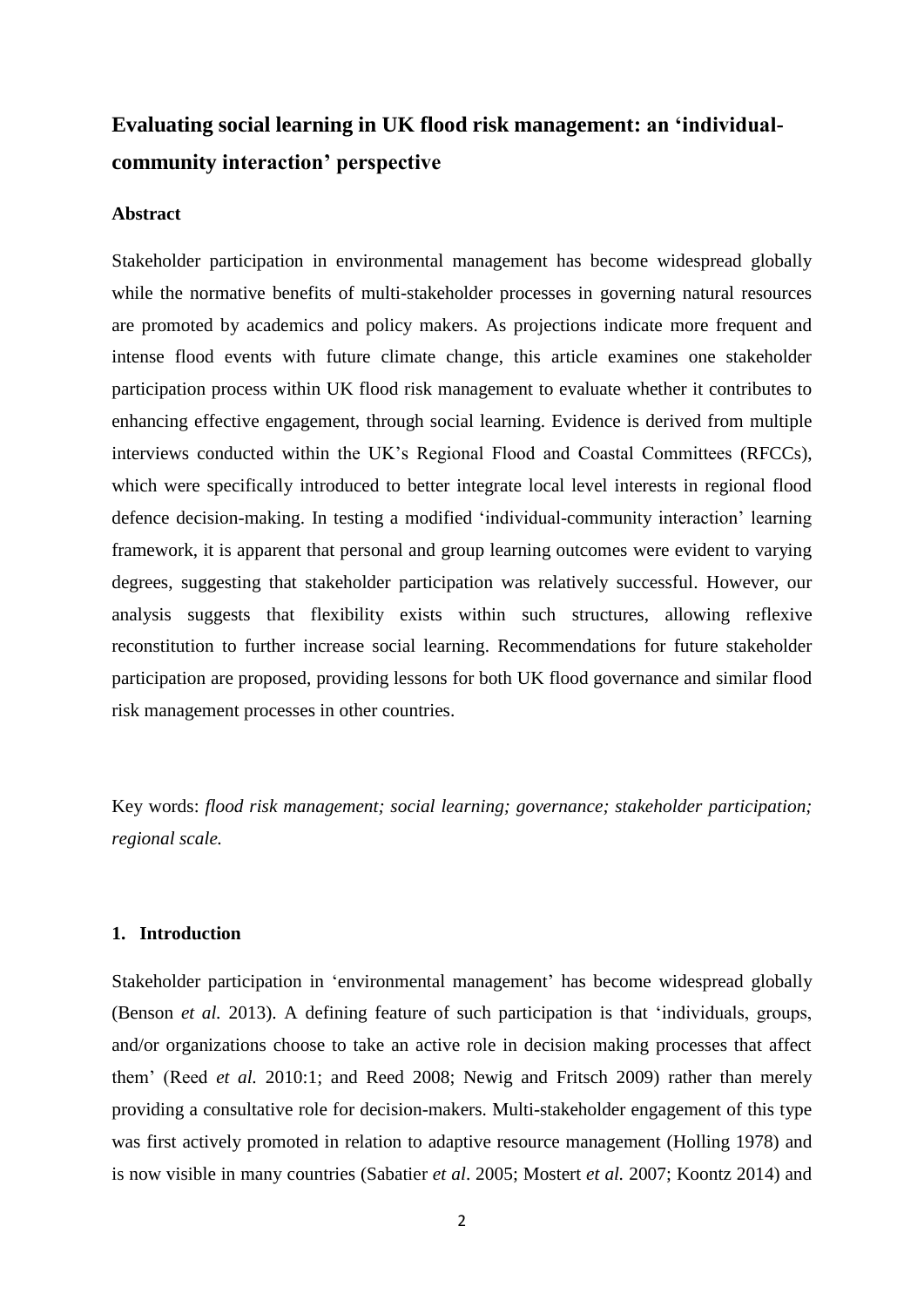in various environmental sectors (Wondolleck and Yaffee 2000; Koontz *et al*. 2004; Sabatier *et al*. 2005; Newig and Fritsch 2009), forming an evolving paradigmatic shift in environmental governance (Benson *et al.* 2013). While employed in many different environmental management contexts, these forms of social interaction are closely associated with integrated forms of water resource management at multiple scales (Benson *et al*. 2013; Gain *et al.* 2013; Newig and Koontz 2014; Newig *et al.* 2014). Multiple institutional forms facilitating stakeholder engagement are documented, ranging along a continuum from centralised agency bodies to more networked, local forms of 'partnership' (Moore and Koontz 2003; Sabatier *et al*. 2005; Margerum 2008; Benson *et al.* 2013). Despite this shift in governing and the rise of stakeholder participation as a governance approach, the actual benefits remain uncertain - thereby resulting in attempts at evaluating effectiveness (Benson *et al.* 2014).

Carr *et al.* (2012) helpfully distinguish 'process', 'intermediary' and 'resource management outcome' indicators of effective stakeholder participation. Hence, *resource management outcomes* can include measurable environmental or economic improvements. Calling for better evaluation, Koontz and Thomas (2006) show how research has measured such outcomes, for example enhancements to resource quality. Others have warned against focusing on environmental improvements, given the protracted nature of multi-stakeholder management processes (*ibid*.; Sabatier *et al.* 2005). Biddle and Koontz (2014) argue on the other hand that measuring outputs, such as setting pollution reduction goals, as 'proxy' indicators of effectiveness. What Carr *et al.* (2012) term *process* indicators are also widely employed. Özerol and Newig (2008), for example, focus on five critical indicators of successful public participation in water resources management: participation scope; public communication; capacity building; timing; and financial support. Rowe and Frewer (2000) employ both acceptance criteria (fairness and democratic legitimacy) and process criteria such as accessibility. Others identify indicators such as fairness, competence, accountability, cost-effectiveness, legitimacy and power (Carr *et al.* 2012: 3). Stakeholder participation may also enhance *intermediary* participant effects, such as social capital, trust, reciprocity and positive responses to actions (Lubell 2005; Leach and Sabatier *et al* 2005) and shared knowledge and information gain.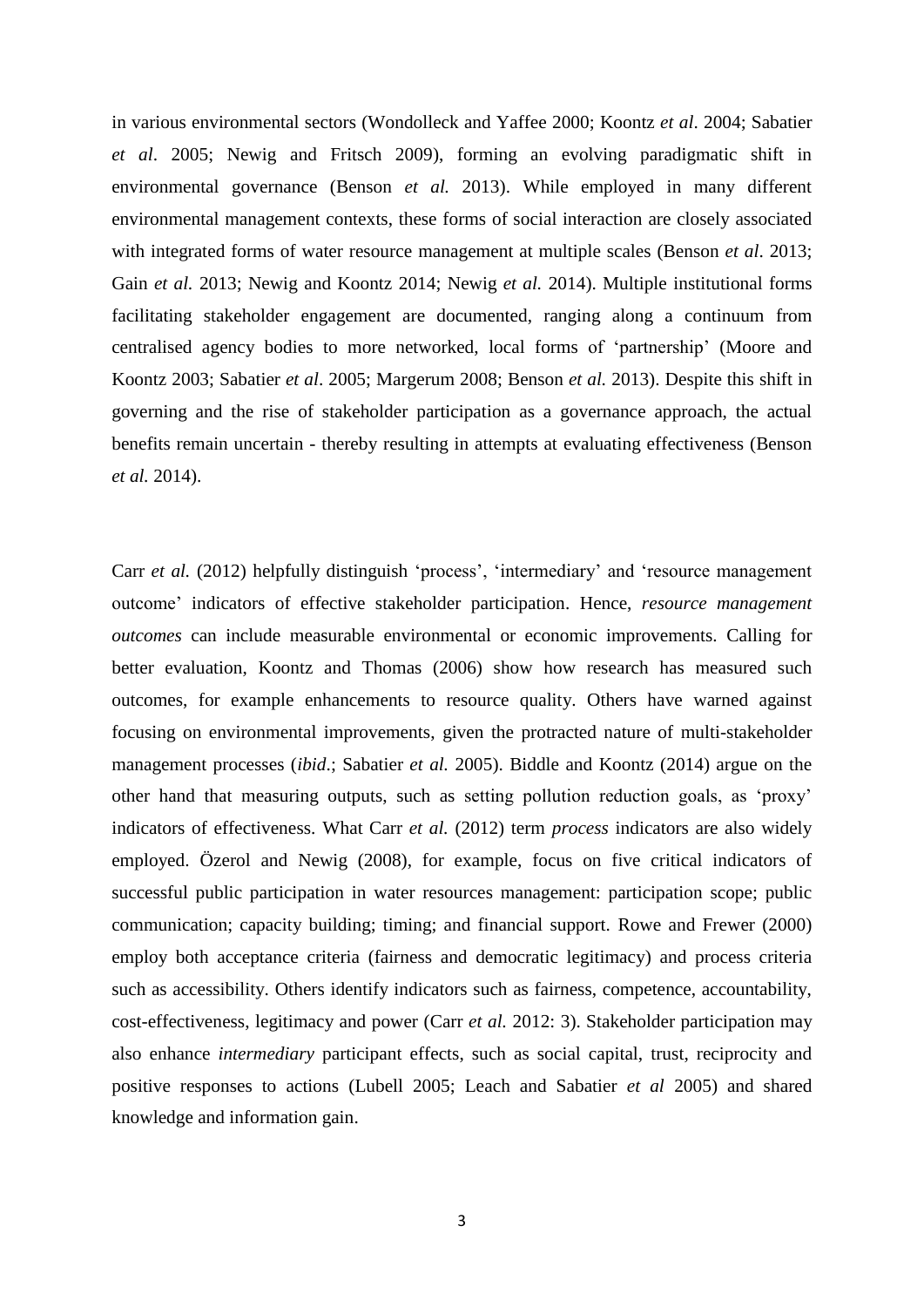Stakeholder participation resulting in social learning is 'increasingly becoming a normative goal in natural resources management' (Reed *et al.* 2010: 1; see also Muro and Jeffrey 2008), while also a measurable outcome of such processes. Such learning is considered desirable for several reasons. For example, Koontz (2014: 1573) suggests that, through 'deliberation [careful consideration], stakeholders with different perspectives and information can learn from each other as they develop a shared vision and plan'. Stakeholder participation is now promoted in order to enhance decision-making (e.g. Thorne 2014) and it is argued that stakeholder involvement can also provide mechanisms for continual learning on implementing adaptive management cycles that address complexity and uncertainty through incremental adjustment (Pahl-Wostl *et al*. 2007). Several studies have cited the role of social learning in climate adaptation, with Collins and Ison (2009:359) calling it a 'new policy and practice paradigm'. Allied issues to social learning might also include the legitimacy or 'buyin' of governance solutions, for example increasing trust and reciprocity between stakeholders, particularly local non-state actors (Smith *et al*. 2015). However, as Reed *et al.* (2010) argue, there is not necessarily a causal link between process and outcomes, for there are:

'... numerous examples of supposed social learning projects that simply facilitated stakeholder participation; there is rarely any evidence that social learning occurred or any explicit attempt to measure social learning ...' (*ibid*.: 2)

Although some studies have since sought to redress this deficit (see Koontz 2014), a critical empirical research question for stakeholder participation in environmental management is still *to what extent do such processes actually lead to social learning?*

We focus on social learning as an indicator of stakeholder participation effectiveness in one critical area of environmental governance, namely Flood Risk Management (FRM). As in many European countries, UK flood control has become increasingly politically, economically and socially significant; particularly in response to successive devastating floods since 2007 (for example, Thorne 2014; Lorenzoni *et al.* 2015). Conflicts have emerged over how flood defence investments are decided and the extent to which they reflect local preferences. Under the UK Government's Localism Act 2011, lead local flood authorities such as local governments must 'review and scrutinise the exercise by risk management authorities of both flood risk management functions and coastal erosion risk management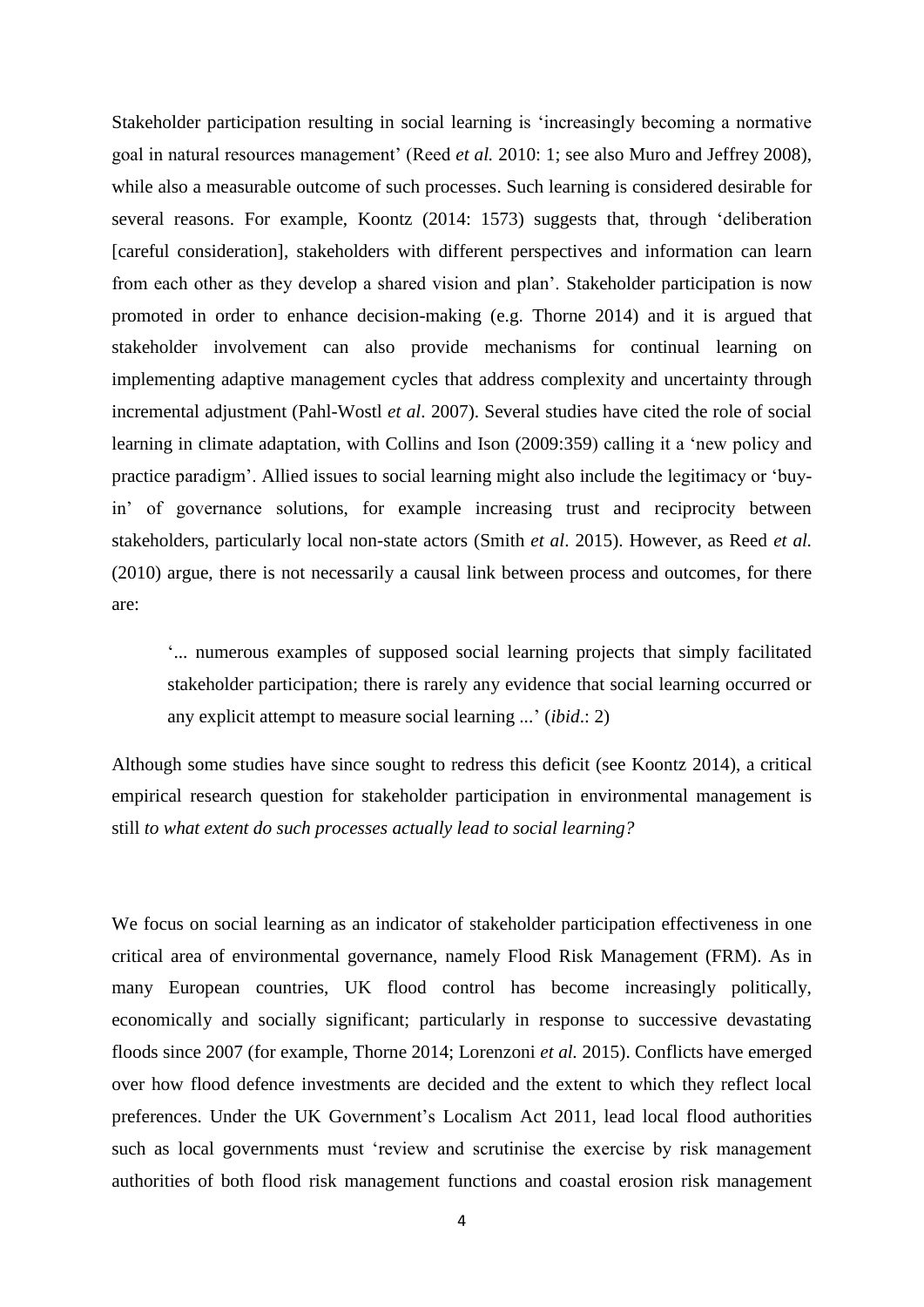functions which may affect the local authority's area' (UK Government 2011). One government response has been to promote more local level participation in central flood protection investment decision-making in England and Wales via Regional Flood and Coastal Committees (RFCCs) (Lorenzoni *et al.* 2015). The RFCCs were introduced in 2011; their remit mandates the involvement of governmental and non-governmental actors, including elected public representatives, in determining funding decisions. Of interest, therefore, is the extent to which social learning occurs as a relative measure of the effectiveness of participation in Committees within wider national FRM.

Section 2 outlines approaches to defining and evaluating social learning, and developing an analytical framework that underpins our analysis. Stakeholder participation approaches in the RFCCs are examined in Section 3 to provide a national overview. A brief historical context on the evolution of the Committees is then provided, in addition to an outline of current developments. Section 4 outlines the research methods, with a focus on in-depth case study investigations from the South West and Anglian (Eastern) RFCCs. Results are presented in Section 5 and discussed in relation to stakeholder participation effectiveness. Recommendations on improving current practice to enhance social learning and areas of future research are then proposed.

#### **2. Defining social learning**

A significant impediment to comparative political analysis is the constant expansion of concepts ('conceptual stretching') such 'that our gains in extensional coverage tend to be matched by losses in connotative precision', thereby preventing the cross-national 'travelling' of theory (Sartori 1970: 1034-5). Sartori hence prescribes more rigorous application of tightly defined concepts that guide empirical and theoretical investigations, allowing effective comparative theory application (*ibid*.). It is apparent that the literature on social learning is far from achieving this aim.

Individual or social change through the gaining of new knowledge is critical to social learning and two broad 'schools' of thought can be distinguished (Reed *et al*. 2010; Koontz 2014). For some, social learning can be equated more with *individual* level change (Bandura 1977), although separating out individual cognitive processes from wider social influences is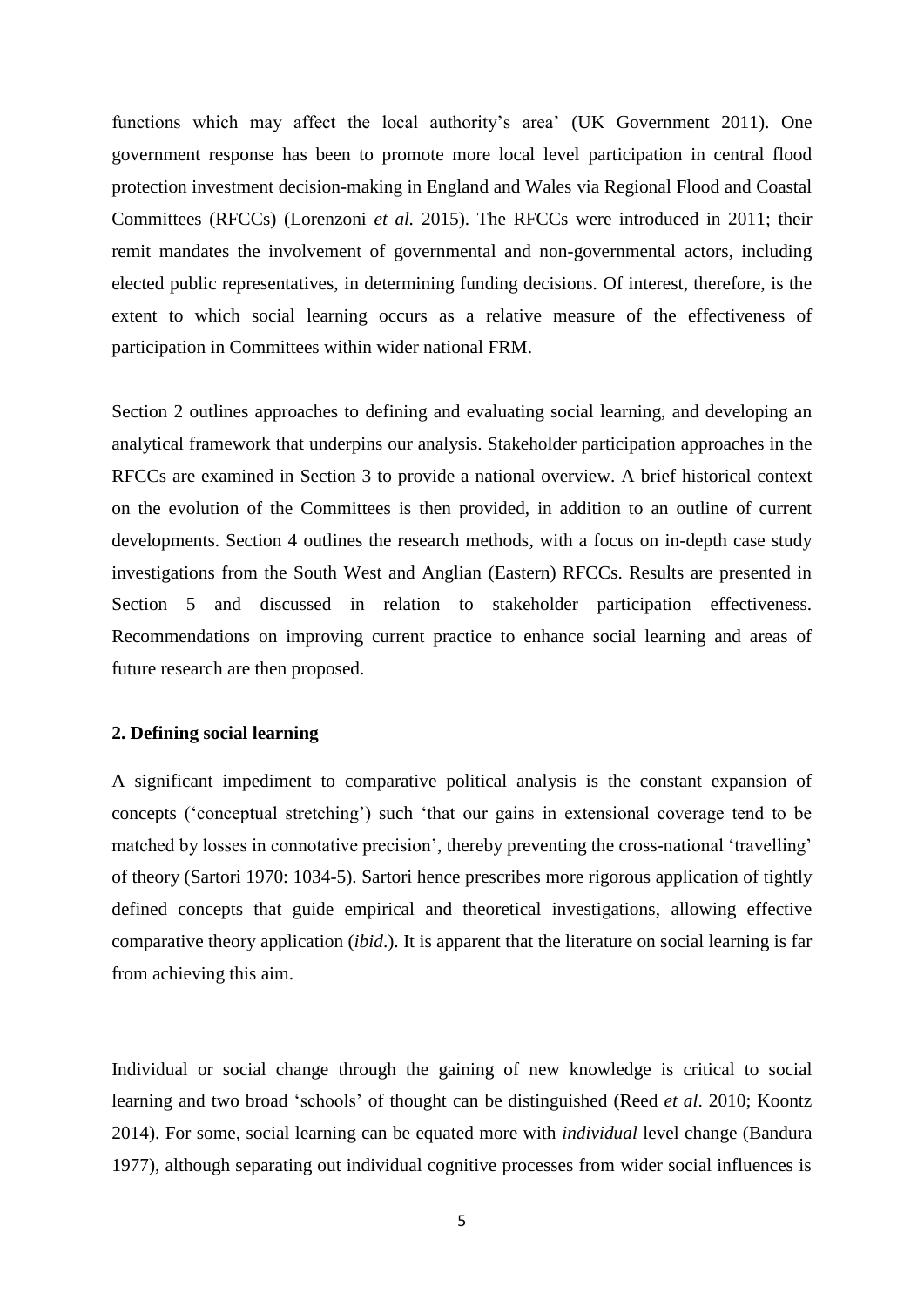methodologically problematic (Reed *et al*. 2010). Individual level learning can be viewed in different ways, with for example Muro and Jeffrey (2012: 3) referring to relational, cognitive and technical competence 'learning outcomes' in participants via participatory approaches. Other contributions have stressed inter-personal learning within wider social-ecological contexts, including learning in organizations, i.e. *collective* level change. For example, Pahl-Wostl (2009) draws on the organizational management literature (Argyris and Schön 1978) to argue that social learning in adaptive environmental management can be understood via 'loop' learning allowing collective reflection and revised management actions through knowledge gained. Others (Gerlak and Heikkila 2011: 3) refer to 'collective learning' that occurs when 'learning across members of a group is translated into social or institutional transformation at the group level'. Muro and Jeffrey (2012: 3) thus also refer to social learning as group 'cognitive changes [that] ideally initiate a shift from multiple to collective cognitions'. Here, they describe how participatory processes can aggregate 'multiple cognitions' and, through a process of social learning, lead to a collective understanding of problems and mutually-agreed action (*ibid*.). But precise agreement on what constitutes social learning is unclear. Researchers have adopted different typologies and propositions, meaning that there is 'a lack of conceptual clarity' (Reed *et al*., 2010: 2) and reduced capacity to compare between case studies prevalent in this literature.

To determine some common conceptualisations to guide comparative analysis, some of these arguments are re-synthesised by Reed *et al*. (2010). In their detailed review, they find that social learning might involve:

> '... a change in understanding that goes beyond the individual to become situated within wider social units or communities of practice through social interactions between actors within social networks ...' (*ibid*.: 1).

They further argue that if social learning has occurred then it must meet two criteria. First 'it must demonstrate that a change in understanding has taken place in the individuals involved', either superficially in terms of new knowledge gained or via deeper attitudinal, ontological or epistemological change (*ibid*.). Second, learning must move beyond individual change 'to become situated within wider social units or communities of practice' through social interactions 'between actors within a social network' (*ibid*.).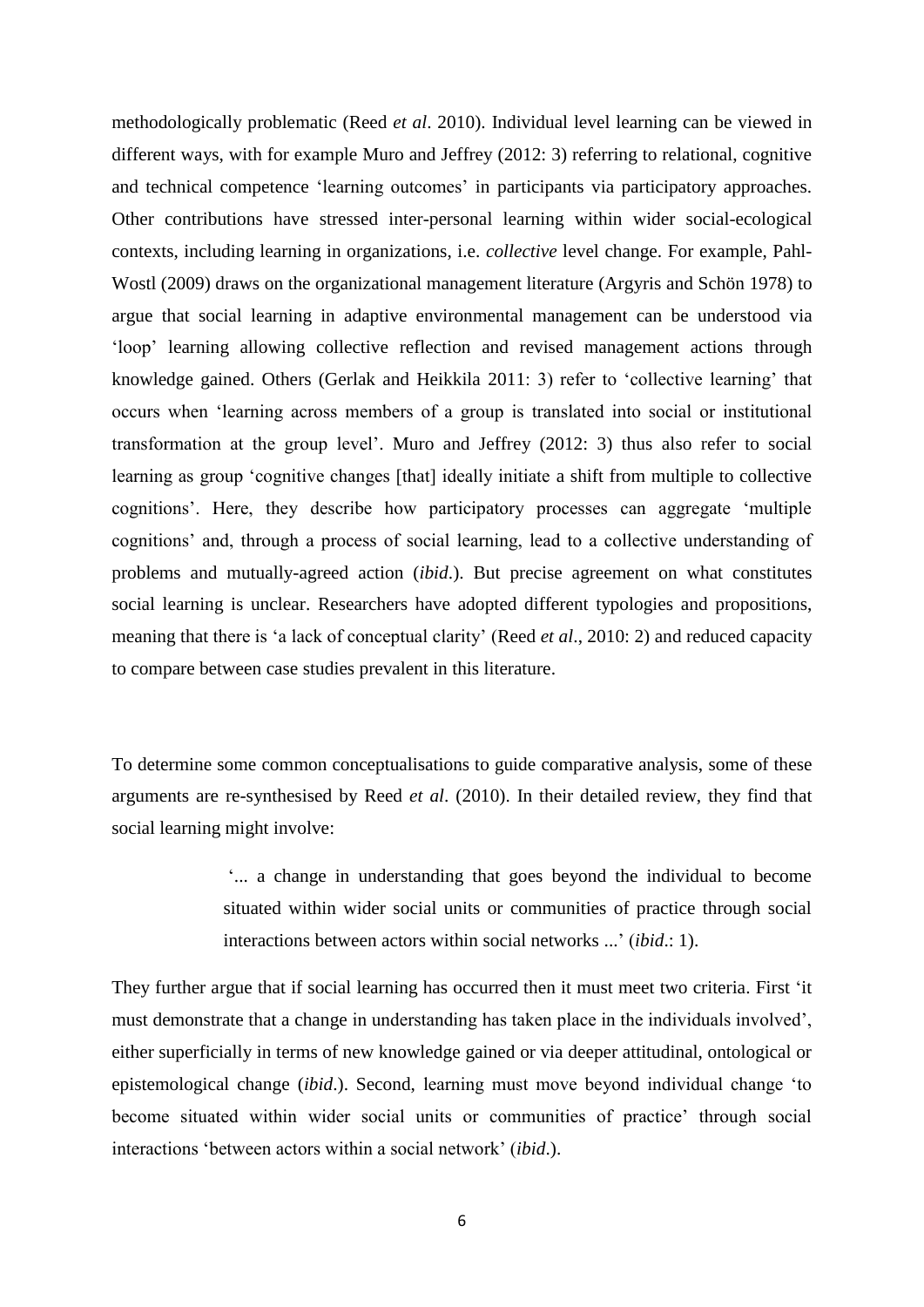Recent research has consequently sought to reconcile individual with more collective learning, suggesting a need for more integrated, multi-level analysis. Koontz (2014: 1574), for example, examines 'individual-level cognitive gain as well as group-level emergent processes' within watershed planning in the USA and Germany. Here, several indicators are employed to comparatively gauge both levels of learning. For Koontz, individual learning involves the transfer of information at an 'instrumental' level, in the form of knowledge about resources, and 'communicative' via knowledge about other stakeholder preferences, politically feasible solutions and planning processes (*ibid.*). Such individual cognition is contrasted with group learning which 'encompasses relational elements of interacting... including trust-building among participants, network connections, and the development of group agreement' (*ibid*.).

Rather than situating our evaluation in the individual or organizational schools, we therefore apply this multi-level 'individual-community interaction' perspective to evaluate both the individual learning of RFCC participants and also the effectiveness of the process as a means of group learning. These perspectives can be synthesised in the context of UK floods governance by drawing on several established normative indicators (Reed *et al.* 2010; Muro and Jeffrey 2012; Koontz 2014) to produce a composite analytical-theoretical framework (Table 1). Here, social learning is seen at an *individual* level where 'surface' (Reed *et al.* 2010) change is visible in participants. Drawing on Muro and Jeffrey (2008; 2012) and Koontz (2014), indicators such as individuals acquiring new knowledge on regional flood issues can be employed. 'Deeper level' (Reed *et al.* 2010) or transformative learning is detectable where attitudinal change occurs on the wider nature of flooding and its management. *Community interaction* learning can, drawing upon Koontz (2014) and others, be understood to be occurring where group interactions develop trust within the group, enhanced networking, and a degree of shared agreement on flood management decisionmaking, i.e. a collective cognition. However, we argue that, in relation to UK flood risk management, these group level indicators underplay the importance of actual outcomes in terms of accommodating local stakeholder participants preferences; seemingly a critical indicator of group learning, as the RFCCs were established specifically for this purpose. Without the incorporation of such preferences, social learning, and hence the ability of the Committee process to enable them, it could be considered ineffectual (see Table 1).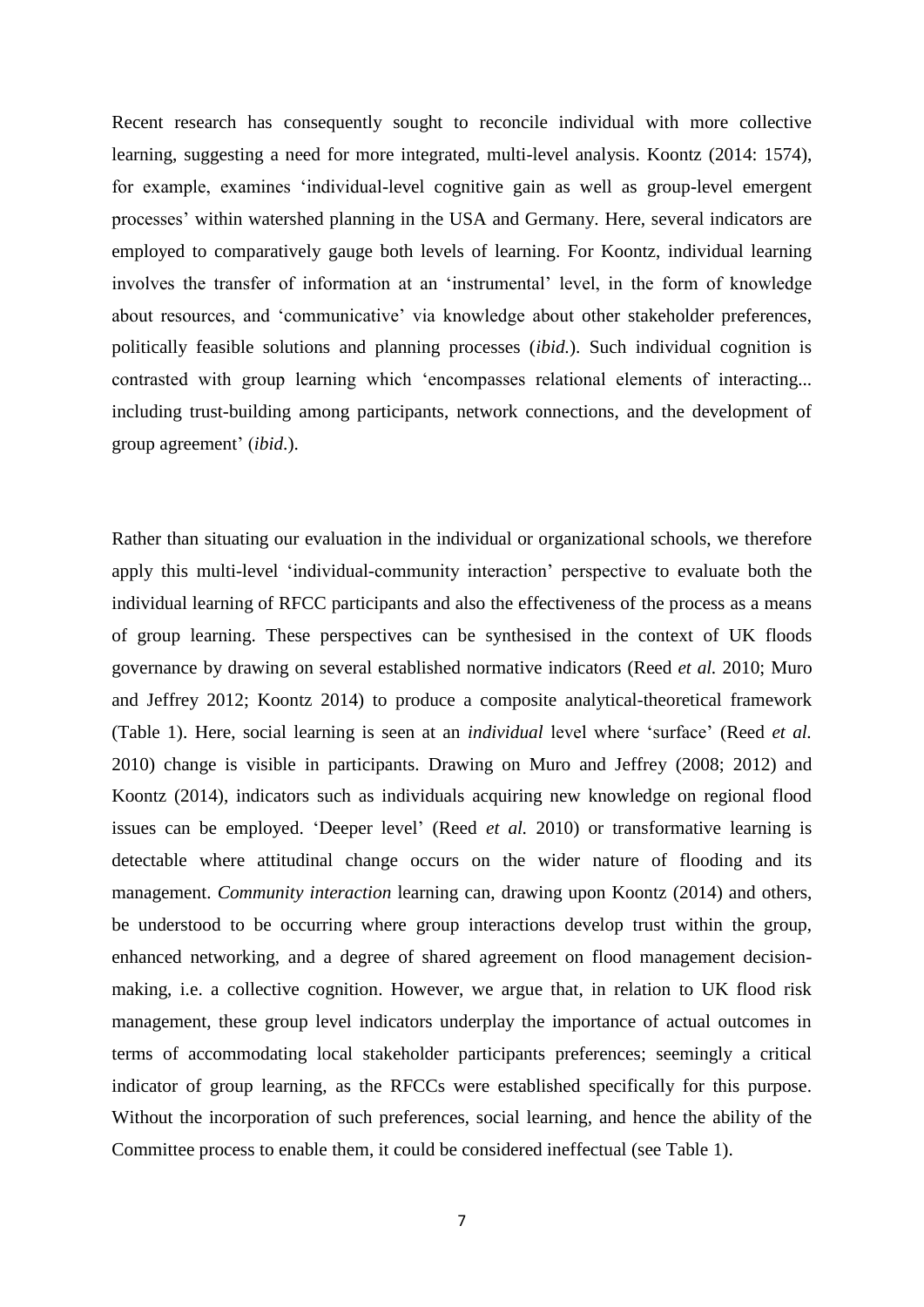*Table 1: an 'individual-community interaction' analytical-theoretical framework for evaluating social learning in UK floods governance (adapted from Reed et al. 2010; Muro and Jeffrey 2008, 2012; Koontz 2014).*

| <b>Social learning type</b>    | Key indicators of multi-level social learning                |
|--------------------------------|--------------------------------------------------------------|
| Individual learning            | <i>Acquisition of new knowledge about local</i><br>$\bullet$ |
|                                | flood management                                             |
|                                | Deeper change in understanding of wider<br>$\bullet$         |
|                                | flood and environmental issues                               |
| Community interaction learning | Development of trust in community flood<br>$\bullet$         |
|                                | management decision-making                                   |
|                                | Development of community<br>network                          |
|                                | connections                                                  |
|                                | Collective agreement on flood management                     |
|                                | decision-making                                              |
|                                | Integration of local community preferences<br>$\bullet$      |
|                                | in flood management decisions                                |

## **3. Regional flood risk management: the RFCCs**

**.** 

In the UK, regional flood risk management committees were originally established in the 1990s<sup>1</sup> and reformed in 2011 as RFCCs to provide greater local level collaboration in FRM (Lorenzoni *et al.* 2015). In response to devastating national-scale flooding in 2007, the Government commissioned the Pitt Review (Pitt 2008) to provide recommendations for reforming national flood risk management. Amongst its demands, the Review recommended increasing local level input to flood defence decision-making, something largely hitherto determined by central government agencies. New legislation followed via the Flood and Water Management Act 2010 (UK Government 2010), which aimed at implementing the Pitt Review findings by harmonising coastal and inland flood management with the needs of communities, the economy and the environment. Partnership arrangements were also specified between the 'Lead Local Flood Authority' and other relevant authorities, but the Act did not detail what they should look like. Local authorities were consequently given

 $1$  Prior to 2011, they were called the Regional Flood Defence Committees (RFDCs).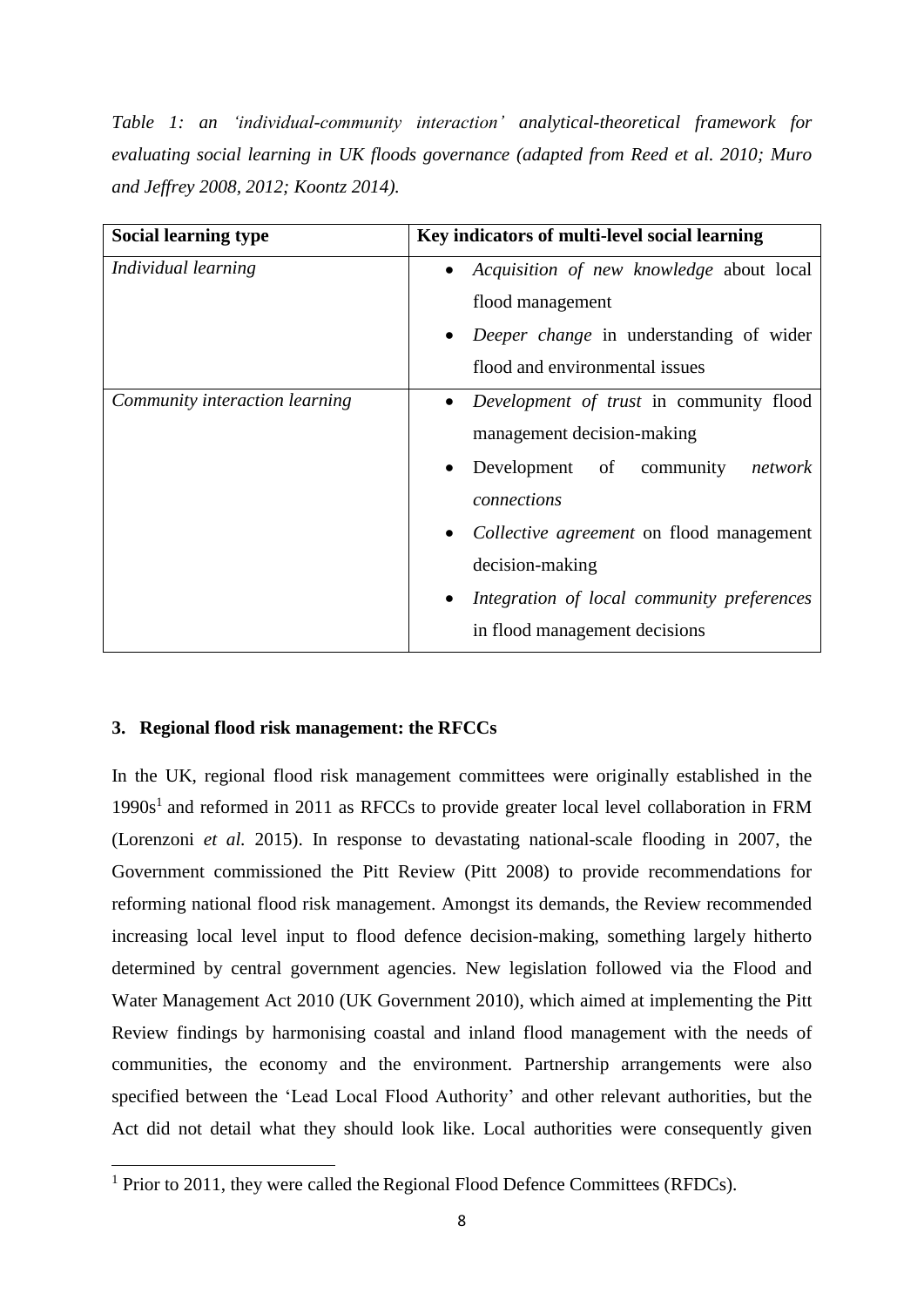increased statutory powers, under the Localism Act 2011, to collaborate with government agencies and other bodies in flood defence provision. The national Environment Agency (EA) retained overall responsibility for managing risks from fluvial and coastal flooding alongside a central coordinating remit for all flooding. However, the RFCCs have now become key mechanisms for ensuring this collaboration.

There are 12 RFCCs, organised across eight EA regions in England and Wales, namely: the Anglian (Northern, Central and Eastern); the Midlands (English Severn and Wye; Trent); the North West; Thames; South East; South West; Wessex; Yorkshire and North East; and the Welsh Flood Management Committee. Although each Committee comprises the same actor types, including an independent chair, EA members, expert appointees and local authority representatives, composition varies slightly between regions, something that might mask clear collaborative objectives (Lorenzoni *et al*. 2015). Environment Agency actors organize and attend meetings, providing information and data to support decision-making. They also appoint local experts via a public recruitment process, including conservation, farming and landowning interests, to the Committees. Local authority representatives participate in Committee discussions and are the sole voting members on the funds each local authority may choose to allocate to flood management.

Government funding, or Flood Defence Grant in Aid (FDGiA), is made available in support of capital flood defence projects. Project funding is then allocated, by the Committees, according to both Government priorities, based on criteria contained in an 'outcome measures' (OM) scoring system<sup>2</sup>, and local priorities. Where projects enjoy local support but cannot demonstrate requisite strong OM funding eligibility, they may still be financed through higher levels of local government contributions and partnership arrangements. Additionally, local authorities can employ a locally raised levy to supplement FDGiA funding for projects, which must be approved by the RFCC. However, the degree of local stakeholder participation varies and may be questioned (Lorenzoni *et al.* 2015).

**.** 

<sup>&</sup>lt;sup>2</sup> A critical factor in terms of current central government priorities for funding under the calculation formula is whether projects show significant benefits versus costs and protect housing (Outcome Measures 1, 2 and 3). Another factor is where projects additionally help meet statutory environmental requirements, for example under the EU Habitats or Water Framework Directive (Outcome Measure 4).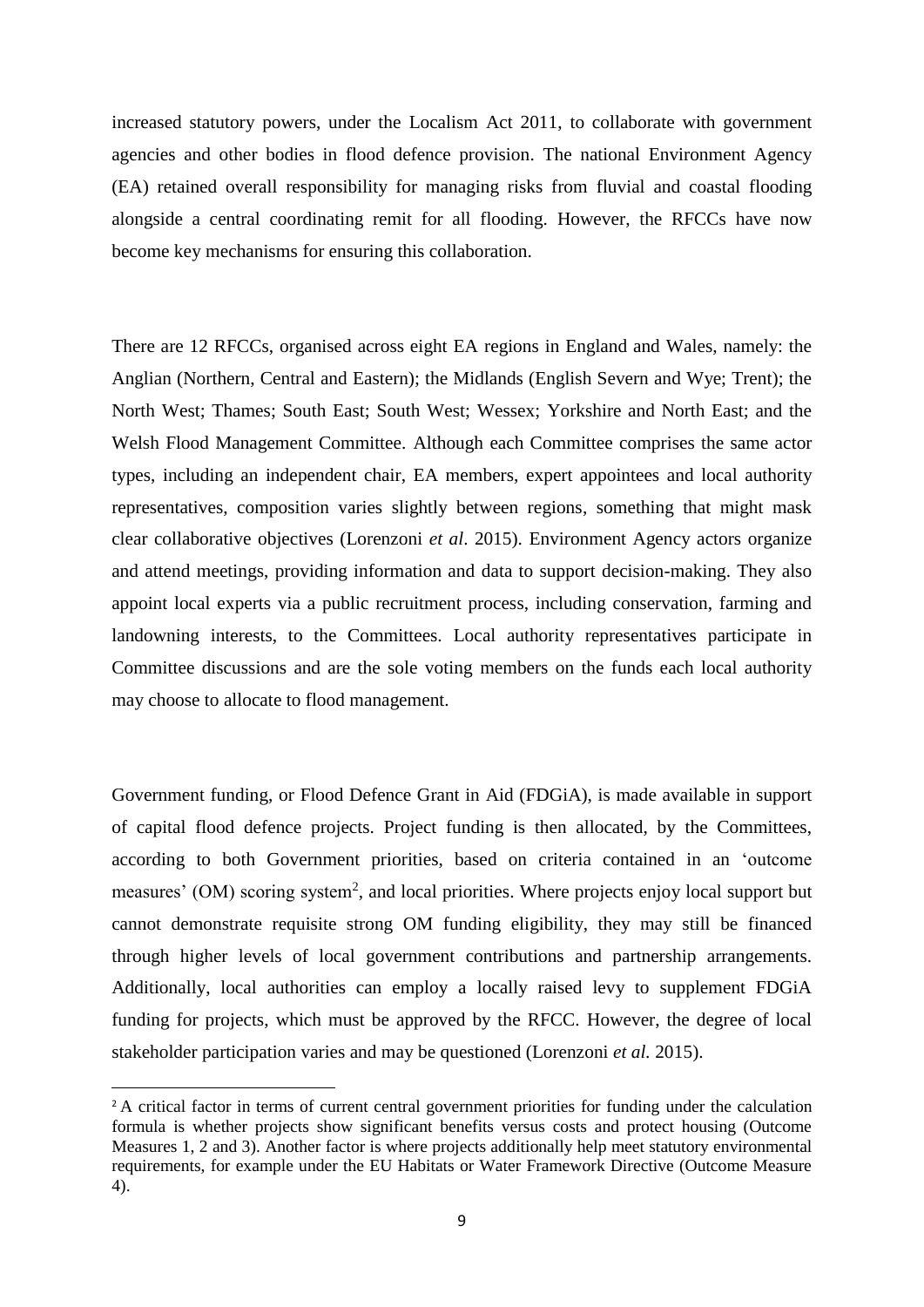#### **4. Methods**

The South West and the Anglian (Eastern) regions were selected as case studies in order to assess social learning in UK flood risk management. In-depth case study approaches enable contextualised investigation of the elements that are the focus of such research (see Flyvbjerg 2006). These cases were chosen as they represent two leading examples of RFCC processes; hence comparative analysis of social learning within them would give an indicator of practices nationally. The South West region, which includes Cornwall and Devon, is prone to high rainfall and storm surges making coastal and river flood risks particularly significant, as demonstrated locally by the storms of early 2014. East Anglia, which includes most of the counties of Norfolk, Suffolk and Essex, generally receives lower precipitation but is highly susceptible to coastal erosion and coastal flooding (e.g. resulting from the December 2013 tidal surge; EA 2013).

The research employed an 'elite' interviewing qualitative research design, comprised of several inter-linked stages that were employed to structure data collection and analysis. According to Richards (2001: 199), an elite 'implies a group of individuals, who hold, or have held, a privileged position in society and…are likely to have had more influence on political outcomes'. As such, the 'elite', in this case RFCC members, can potentially provide the researcher with data unavailable from other sources and a unique insight into decisionmaking. In conducting the research, the investigators firstly attended Committee meetings as observers and to collect membership contact details. Secondly, a semi-structured interview protocol was developed to elicit responses on individual and community interaction social learning. These questions were linked to the normative indicators in Table 1. Questions referred to what actors perceived that they had learned from, and their perceptions of, the Committee process at individual and group levels. Thirdly, the researchers then contacted individual Committee members to arrange interviews. A snowballing technique, based on individual recommendations of Committee members, was utilised to arrange further interviews. Fourthly, interviews were conducted across the case study regions between spring and autumn 2014. In total, seventeen 30-60 minute interviews were conducted with a diversity of actors, including local authority councillors and members and other experts (for example, EA appointees and representatives). Respondents were invited to talk freely around the questions posed. Finally, interviews were recorded, transcribed and analysed.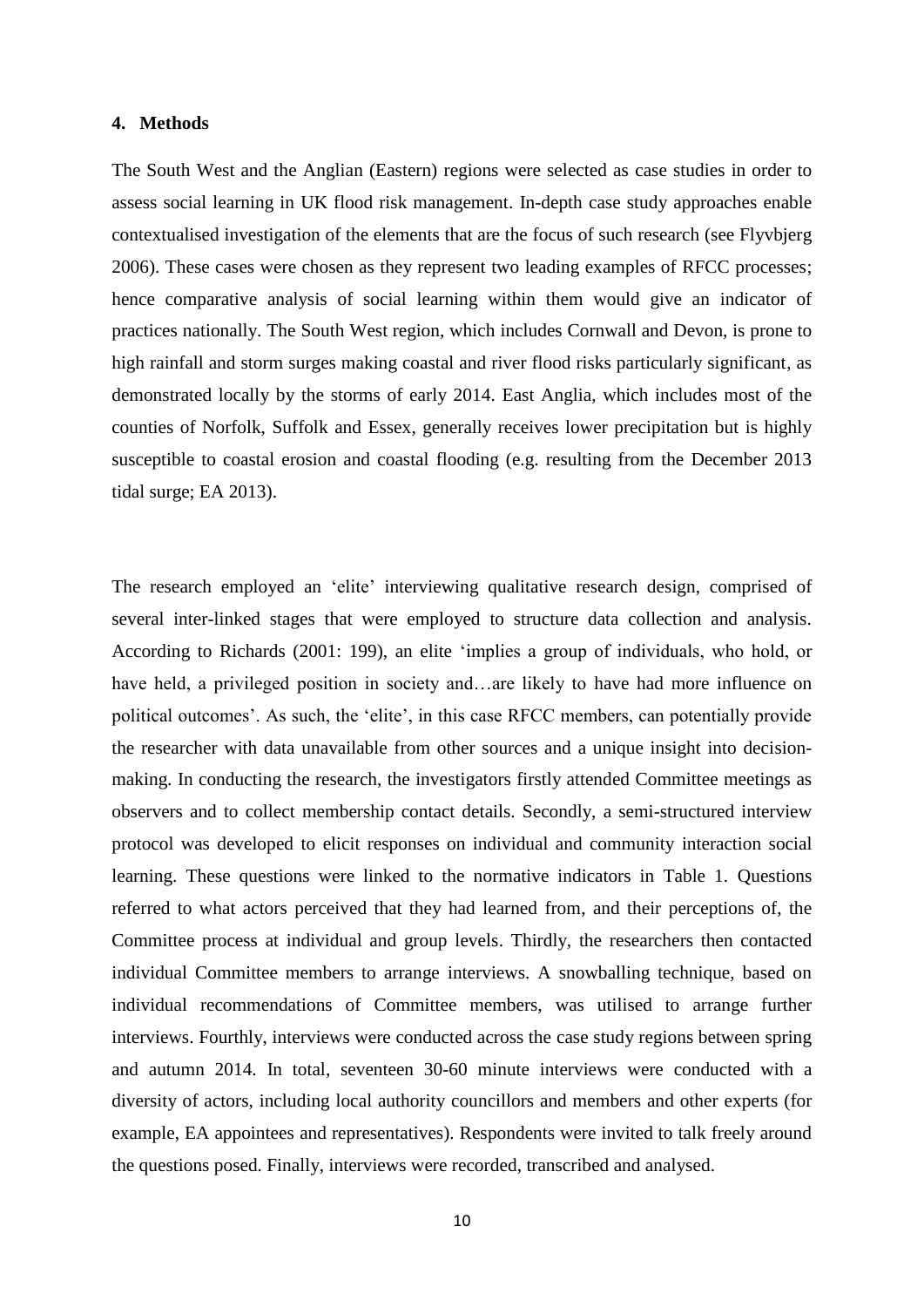#### **5. Results and discussion**

The interview data were analysed using the framework in Table 1. Two reviewers were used to analyse these data in order to address issues of inter-reviewer reliability. The analyses focused on detecting individual and wider community-interaction social learning.

#### *5.1 Individual learning*

When considering individual 'surface' level learning, specific criteria were employed (Table 1). Interviews suggest that individual Committee members were generally positive about the knowledge and understanding they had gained on local flood issues from participating in the Committees, albeit with some qualifications. Many actors interviewed, such as local authority councillors and local experts, felt that they had learnt something new about flood issues within the region, implying individual forms of learning had taken place: what Muro and Jeffrey (2012: 3) refer to as personal 'cognitive change'. Local councillors generally expressed this view, with one district council representative stating that participating in the regional Committee provided "the knowledge and the connections to make sure that I've got all the facts" (Respondent 5, local councillor) about coastal and water issues in their ward. This positive response was shared by other actors. For example, a local wildlife expert talked enthusiastically about the additional knowledge gained from the Committee process, in particular technical aspects of flood risk management:

"... I've really enjoyed ... understanding more about ... how we deal with the flow, peak flows – where they are, what monitors do what and ... again I suppose a better understanding of the Agency itself ..." (Respondent 14, conservation expert)

And similarly, an EA appointee indicated:

"Yes, hugely – because my knowledge was much more based on coastal management and less on flood issues although I knew a bit about flooding from my planning background […] so yes I've learnt a lot more." (Respondent 17, planning expert)

For another respondent, a Committee Chair, the more technical aspects of the EA's flood defence work had been revealing. Here, Committee participation had led to a realisation that: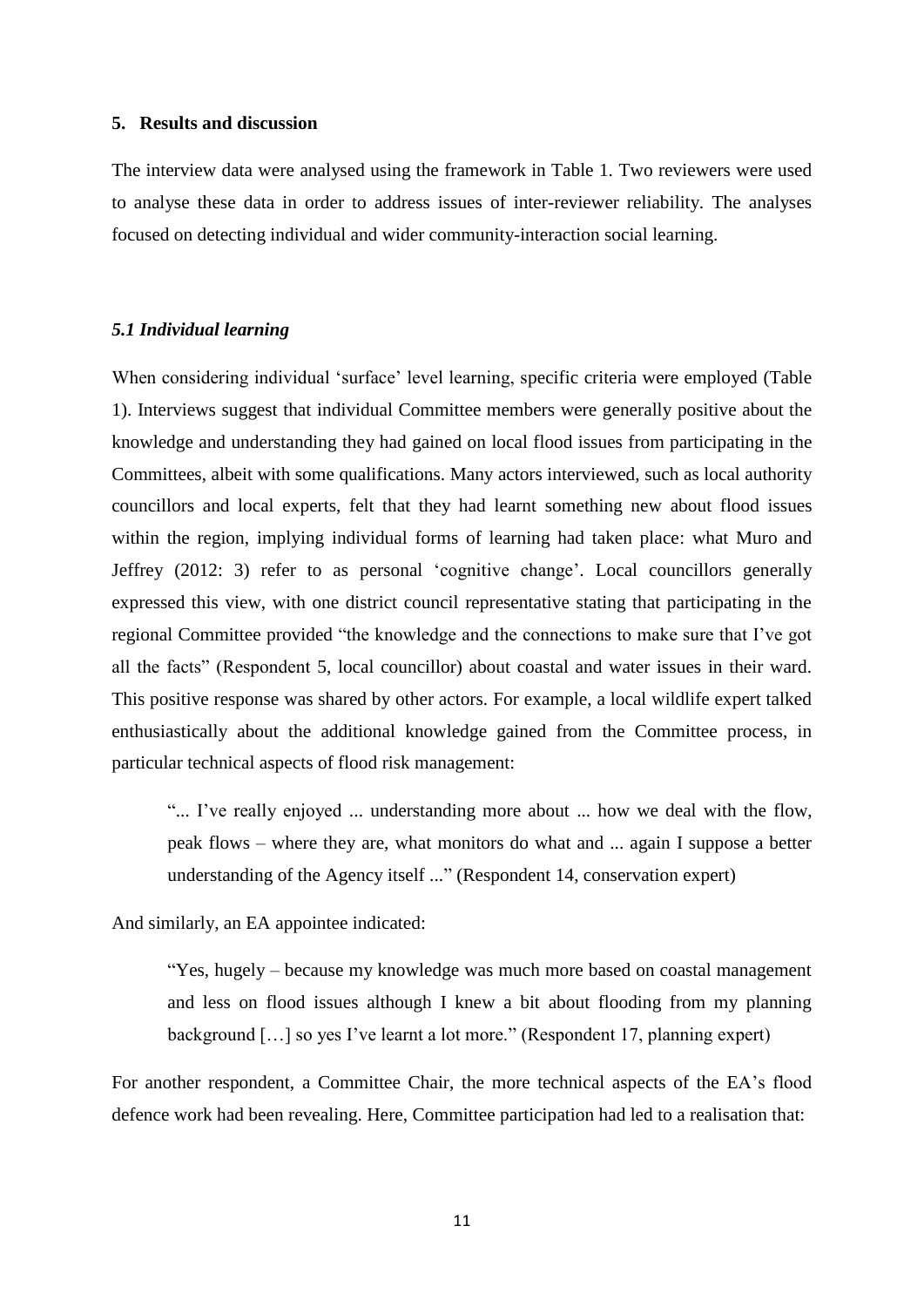"There is an awful lot of work on an incredibly small scale that affects ... or protects ten, twelve, fifteen houses on a location and I never actually knew how much work goes into that." (Respondent 1, Committee Chair)

Not all respondents shared these views, suggesting they had learned less than expected from the process due to its technicalities or, conversely, familiarity with these technicalities. Although only attending one meeting, a local councillor talked of the Committee process as providing a "broader aspect of what's going on" (Respondent 11, local councillor) but felt rather lost by its technical nature. An EA interviewee (Respondent 6), in contrast, talked about "one or two things" that were learnt by attending, including about programme management and flood risks, although they qualified this view stating that they had worked in the area for over two decades, suggesting high levels of pre-existing knowledge. Another EA actor talked about how participating had helped in refining organisational communication strategies and presentation of information to the Committee - but no other aspects.

Such observations raise questions for the Reed *et al.* (2010) framework conceptualisation of 'surface level' individual learning and other similar arguments, since they do not readily provide sensitivity to different actor types, nor their learning capacities or propensities. In all interviews, respondents expressed the view that participating in the Committees led to them acquiring new information, which positively supports individual and social learning. But variable degrees of superficial learning were evident, with local councillors – many political appointees - exhibiting greater knowledge acquisition than dedicated experts. This 'learning gap' warrants further investigation since the results suggest that individual cognition is preconditioned by the existing knowledge base of participants.

On examining 'deeper' forms of individual learning, responses were difficult to gauge entirely. For some, a broader understanding of flood risk management issues, adaptation and climate change were enhanced. Some interviewees talked enthusiastically about their improved understanding of the wider RFCC process and practice. A few gained new knowledge of the national flood situation and even climate adaptation generally. For example, Respondent 4 (county councillor) referred to how his perception of flood management, which was "initially protective, defensive" against large-scale flood defence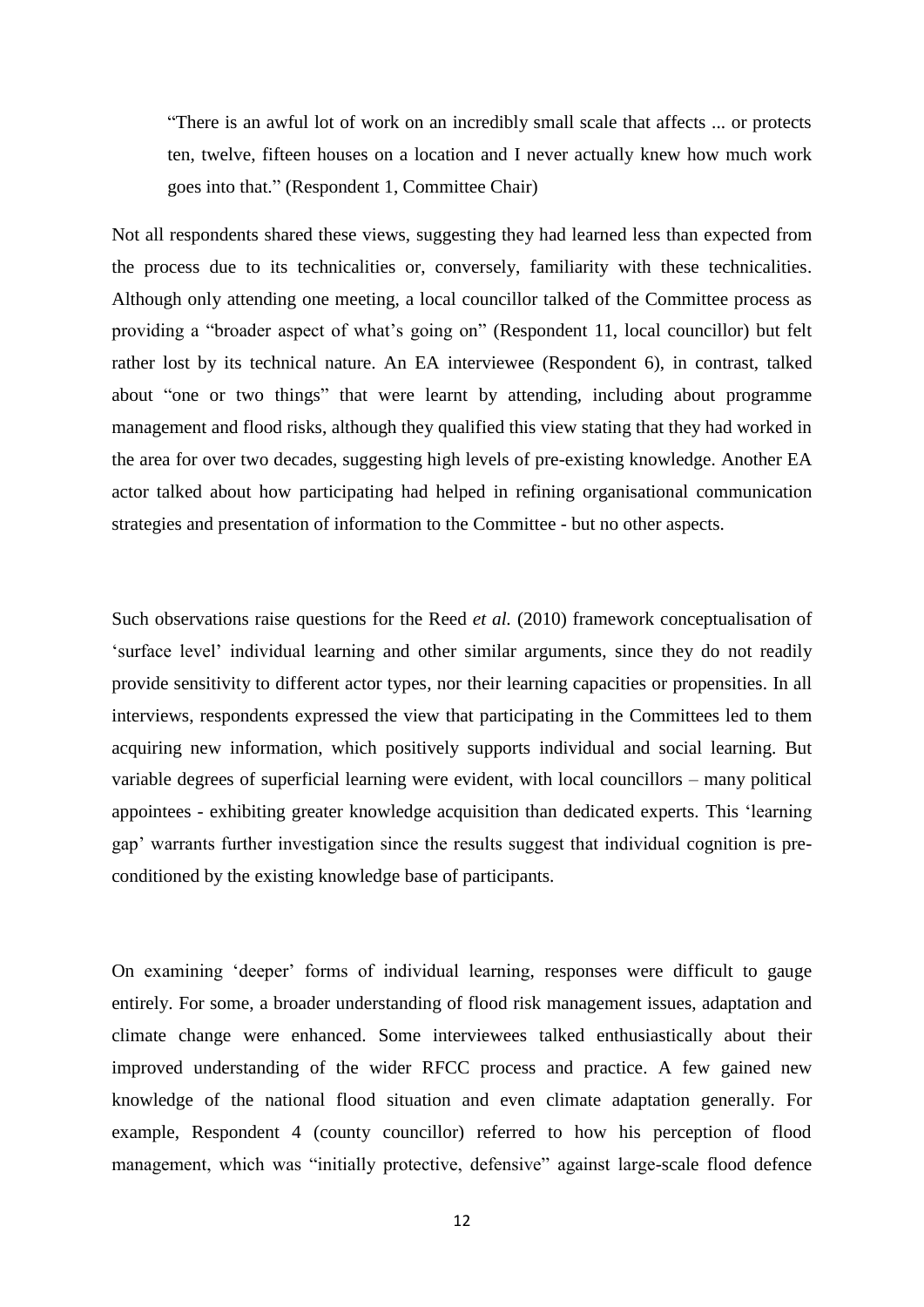projects had changed due to enhanced knowledge of their wider regional benefits. But whether this learning represents attitudinal or ontological change is difficult to establish; perhaps unsurprisingly since the presumption is that most actors had some prior concern over broader environmental issues and their management. In consequence, 'technical actors' such as those representing conservation bodies and the EA talked much less about deeper forms of knowledge acquisition. Upon application of the theoretical framework, it is suggested that, while deeper social learning had occurred with some individuals, in others the path dependency of pre-existing understandings constrained further transformational change.

#### *5.2 Community interaction learning*

The interviews provide some evidence of community social learning but with variation between stakeholder participants. Firstly, interviewees were asked about the overall working relationship within the Committees, to gauge levels of trust. Again, interviewees were generally highly positive about the Committee process in enabling trusting relations to develop. As a conservation expert (Respondent 10) indicated:

"... you've got a lot of people round the table and […] it's a sort of long term building relationships and […] it's professional in terms of the quality of discussion, it's well managed by the chairman and it's respectful ... it's also honest..."

Secondly, networking between individuals and groups was evident both within and between RFCCs. For Koontz (2014: 1574), such networking constitutes 'the links that are newly established or strengthened as a result of group interactions'. In the context of the Committees, their recent formation would infer that networking would initially be limited but interviews suggested that dialogues were already forming at both individual and organisational levels. Some local councillors had built alliances with colleagues from other authorities but, interestingly, alliances could be party politicised (Respondent 10, local councillor). There was also evidence of inter-Committee networking, knowledge exchange and hence learning. For Committee Chairs, this occurred through a national-level network organised by the EA to facilitate discussion on RFCC best practice. Other Committee members, including experts, local councillors and EA officers, were networking with colleagues at regional and local scales through other committees they attended.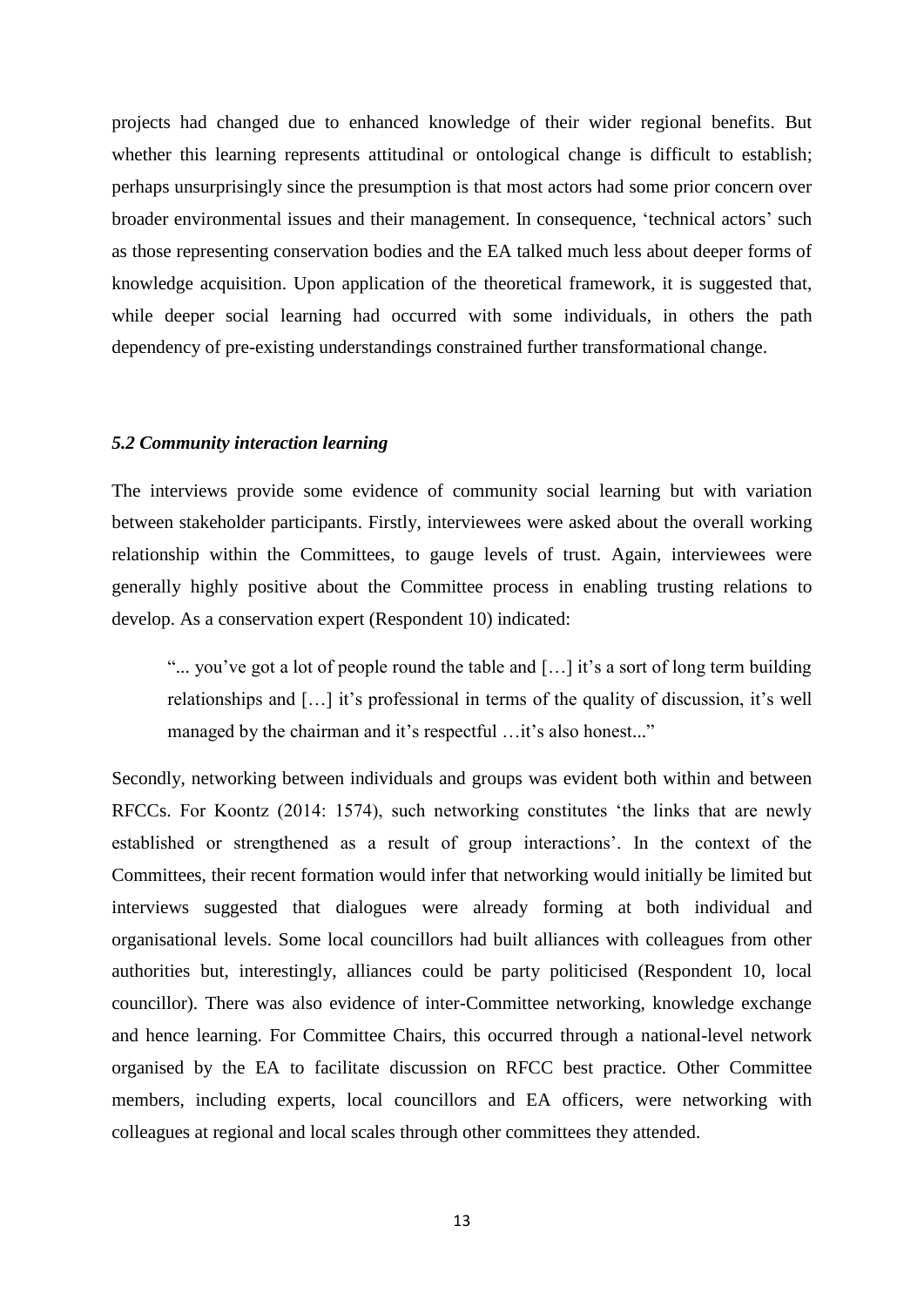Thirdly, collective agreements were evident too, with decisions largely taken in a consensual manner (see Benson *et al.* 2015). Despite some divergence in opinions, there was evidence of 'collective cognition'. For example, one Committee Chair talked about how consensus was gained between local authority actors and the Environment Agency, suggesting that this process was "sometimes political" but on the whole members worked constructively with each other (Respondent 1, Committee Chair). The point was also made that relationships were necessarily still evolving. This view was supported to an extent by 'expert' actors, who, as non-voting members of the Committee, sometimes felt side-lined by local authority representative interests (Respondent 2, wildlife expert). Here, according to the interviewee, although the process did not "strike me as being... dysfunctional" and presenting "a good working relationship between people", they added that "there are always local politics at play" (*ibid*.). In the context of both Committees, this 'politics' naturally revolved around elected representatives and localised interests in agenda setting, often set against centralised EA funding objectives. That said, the opinion generally expressed by interviewees was that any disagreements were handled constructively, with Committee Chairs providing a strong steer on the collaborative process. Indeed, many participants commented on the important role played by Chairs in bringing individual viewpoints into the decision-making. The RFCCs also require establishment of working relationships with Environment Agency staff to facilitate the Committee processes. Participants interviewed all commented on the professionalism of Agency staff in undertaking this task.

Finally, most local stakeholders perceived their interests were incorporated into decisions, although some actors felt their input was constrained, for two reasons. Firstly, for non-voting NGO or expert appointees, influencing decision-making sometimes proved problematic since local authority and Environment Agency agenda setting is structured into funding decisionmaking. Some felt that decisions were often agreed in advance of funding meetings, thereby reducing opportunities for influencing. Secondly, local authority actors also expressed the view that the OM scoring mechanism often gave priority to meeting central government objectives and higher profile flooding issues, thereby pre-determining outcomes. The requirement for match funding projects also deterred some financially hard-pressed local authorities from prioritising locally significant flood management projects not considered eligible for direct funding. One local councillor (Respondent 10) explained how integrating local values could be difficult as "each district has got its own problems... so it's down to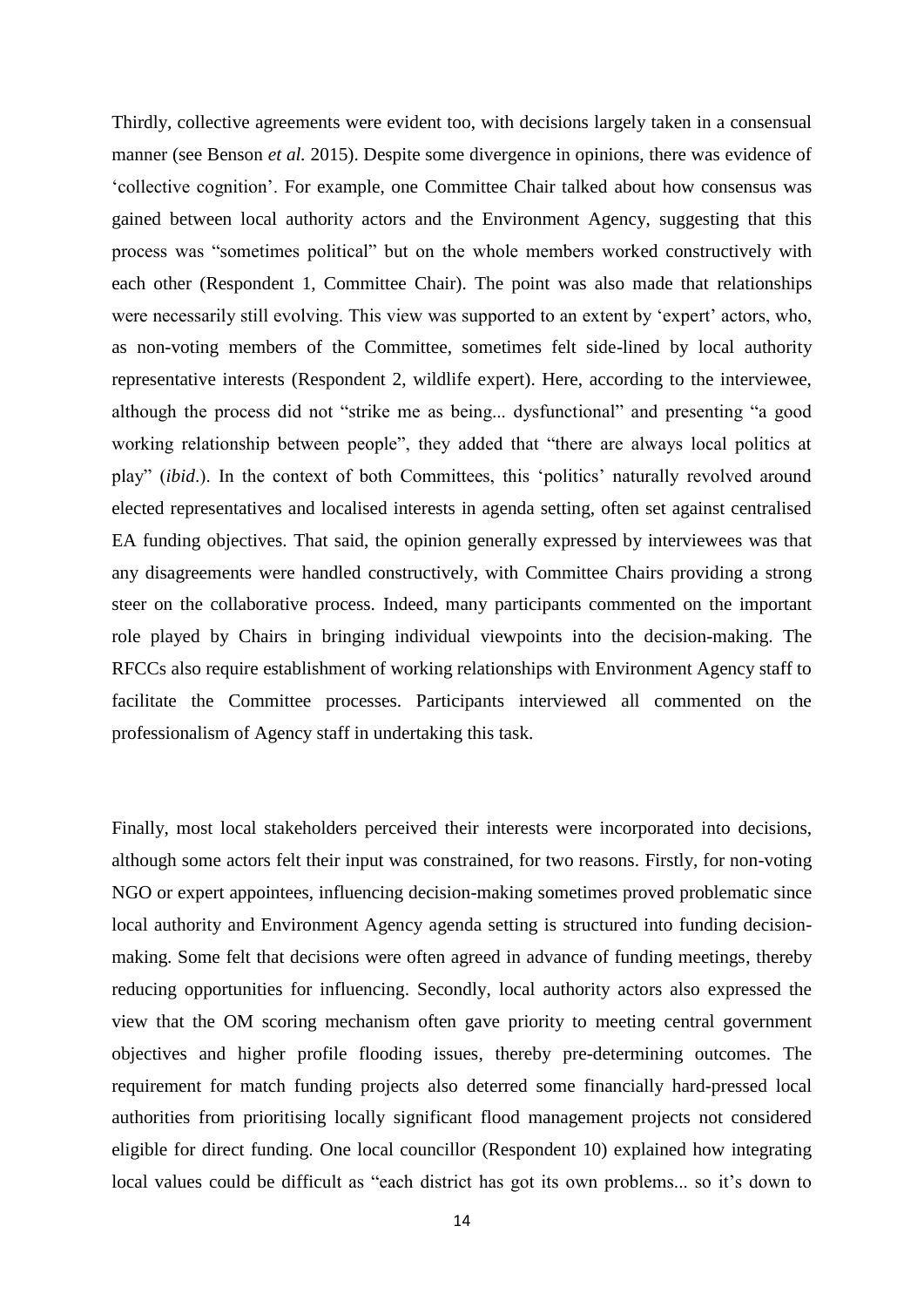whether a local issue and the local council... would attract funding", the inference being that the RFCC prioritised more strategic projects.

#### *5.3 Social learning: an overall assessment*

Returning to the analytical framework (Table 1) enables overall assessment on the extent of social learning that occurred, based on interviews undertaken. In *individual change* terms, almost all Committee members experienced surface or instrumental learning in terms new knowledge acquisition, although (as discussed above) there was variance. Individual interest and capacity to learn from participation in the Committee process exerted some influence in this respect. *Deeper change* individual learning appeared less evident, suggesting that this indicator is more appropriate for collaborative participatory processes where differing actor groups are brought together for participatory environmental management. One reason why individuals may not have undergone deeper change is almost certainly the high levels of understanding of flood issues and environmental risks that Committee members already possessed. This observation also challenges conventional theory on social leaning, since stakeholder participation can still be considered 'effective' even where individual learning change is seemingly superficial. *Community interaction* learning, on the basis of stated responses, was also variable. Levels of trust, networking and collective agreement were high but some evident constraints existed to group learning in terms of localised preferences being incorporated into decision-making as undertaken by the Committees. These were primarily related to the institutional structure of decision-making.

#### *5.4 Factors inhibiting social learning*

Several factors may be inhibiting social learning that could relate to top-down structures and governance culture. Previous research points to cultural, social and ecological facilitators to social learning in water management (Mostert *et al*. 2007; Pahl-Wostl *et al*. 2008) but little discussion exists on how institutional structures constrain learning. In this respect, while individual forms of learning in terms of establishing new relationships and acquiring new knowledge were largely facilitated by Committee processes, top-down rule-based institutions - such as the government's OM scoring system - has placed constraints on group learning. Thus, while central government has sought to promote participation in funding decision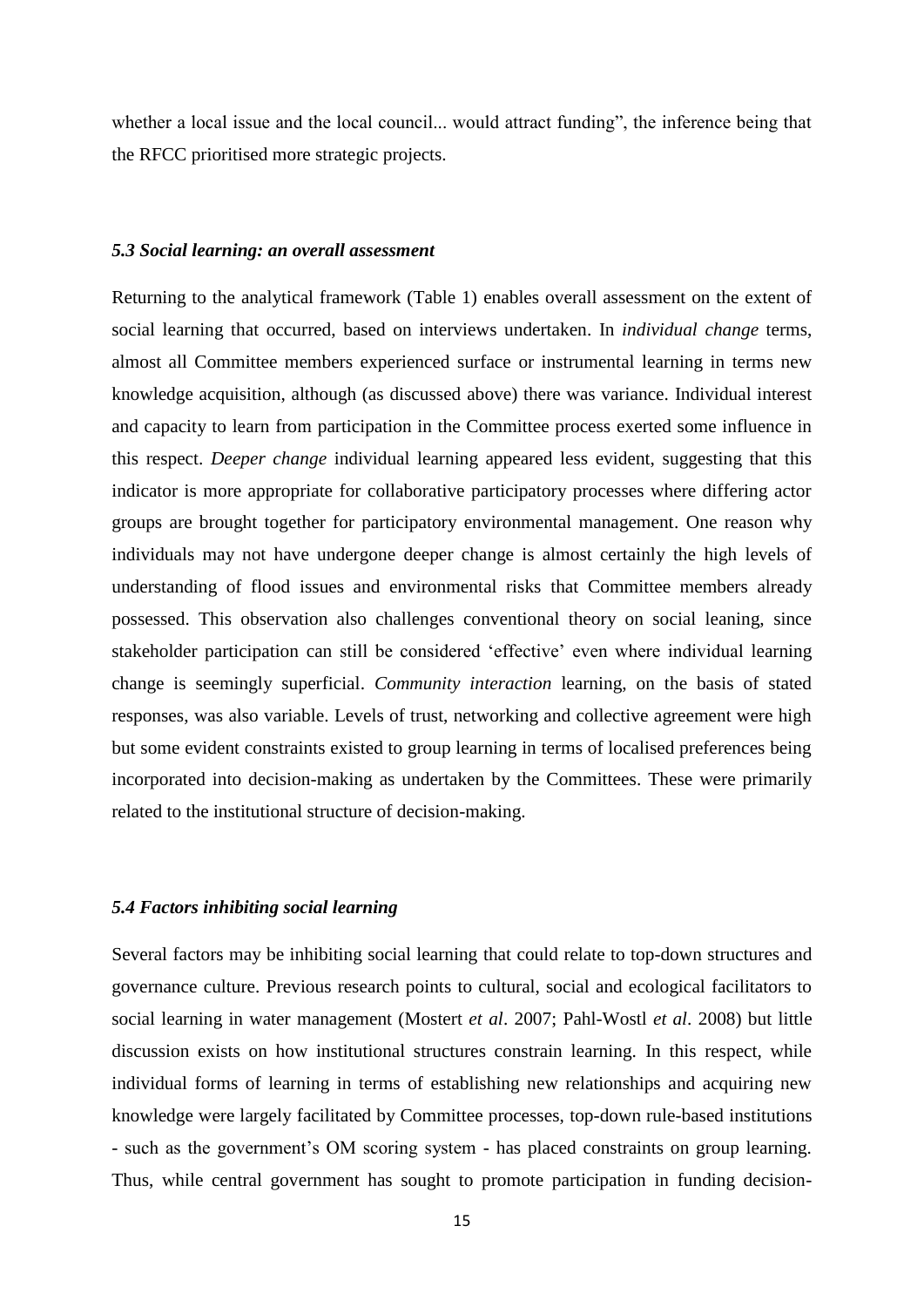making at the regional scale, it has retained a strong steer on the scope of this input through prioritising specific objectives. Problematically, these funding objectives sometimes do not coincide with local preferences, thereby restricting the options for group decision-making. Such institutional constraints may also reflect deeper ontological factors. Enserink *et al*. (2007) show how national cultural styles with regards to public engagement in water management may influence social learning. A paternalistic 'agency culture' has historically existed in UK water governance, whereby stakeholder participation has been interpreted in more narrow, centrally controlled ways (Benson *et al*. 2013; see also Woods 2008): something reflected in the Committee engagement approaches.

#### *5.5 Opportunities for reflexive change – bottom up solutions*

Despite the constraints imposed on wider community interaction by top-down institutional structures, our interviews nonetheless revealed both an appetite for change amongst participants and opportunities for reflexive adjustment. Organizational forms of social learning suggest that actors reflect on management processes in light of experience and incrementally adjust them to improve practice (Argyris and Schön 1978; Pahl-Wostl 2009), i.e. 'single loop' learning. Within RFCCs, actors were to a degree already undertaking such 'management as learning' (Huntjens *et al*. 2012: 67). In increasing their technical knowledge of FRM issues and the funding mechanisms, some actors were networking beyond their own Committees by establishing horizontal links with other regions, local coastal resilience groups and EA-sponsored community flood forums. Committee members were evidently eager for information on their regions and other localities to better their work (Benson *et al.* 2015); site visits were valued mechanisms for examining directly some of the issues discussed in the Committees as well as opportunities to network further with the Committee members. Horizontal networking learning could therefore be undertaken on a more formalised footing, through sharing best practice via inter-regional exchanges and greater knowledge transfer, for example through Committee websites. Committee members also identified the need for more training in understanding the OM scoring system and how programmes of work were designed, as their complexities did present a barrier for some actors to fully engaging with the process (*ibid.*). Actors in the South West Committee had also reacted to a perceived input deficit within investment decision-making by incorporating local environmental values through a dedicated sub-committee. As several interviewees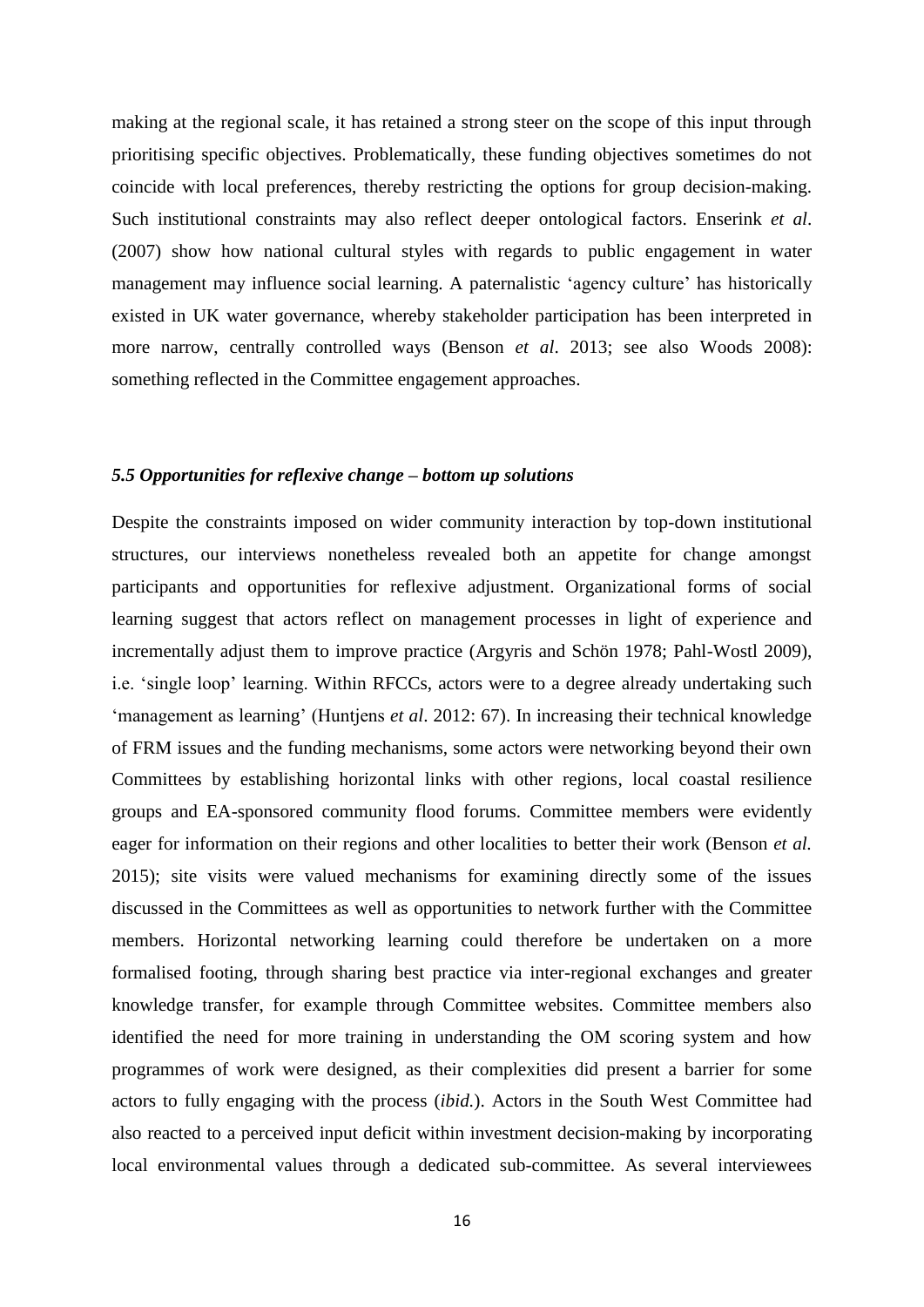pointed out, local environmental concerns were sometimes marginalised *vis-à-vis* property protection priorities by the OM system. By ensuring these concerns were discussed in an adequately structured and composed sub-committee prior to main funding meetings, the argument presented was that they could be better integrated into final decision-making. Here, participants had reflected back on a specific problem, reframed their perceptions and changed the decision-making in response - a cognitive process that organizational theorists would recognise as 'experiential learning' (Kolb 1984).

#### **6. Conclusions**

In setting out this paper, we asked to what extent is learning occurring in the Committees? Although there are various approaches to measuring social learning, our analysis was guided by an adapted multi-level framework that focused on individual and wider community learning. Interviews conducted show that while individual 'surface change' was widespread amongst Committee members, 'deeper' ontological changes were less evident. From a 'community interaction' perspective, these actors also engaged in group learning through collective decision-making based on trusting relations and development of networked relations. However, translating some local values and preferences into decision-making was somewhat constrained. While the effectiveness of the Committees could be questioned using these social learning indicators, the findings should be contextualised. Stakeholder participation, in this case, has been in part constrained by the requirement for the Committees to include local government actors in decision-making, which has resulted in only limited engagement with local communities and their preferences. However, there are opportunities for moving beyond the 'agency culture' to a more inclusive approach through the promotion of learning and reflexive change. Our research notes the development of mechanisms such as the environmental sub-committee, in addition to knowledge exchanges between RFCCs and local scale networks such as EA-sponsored flood forums and coastal resilience groups.

We therefore detect five areas of future research. Firstly, more information is required on how wider learning can be promoted through mechanisms such as sub-committees, training and networking, in order to better incorporate multiple interests into funding decisions. Secondly, more research is required into how top-down structures shape stakeholder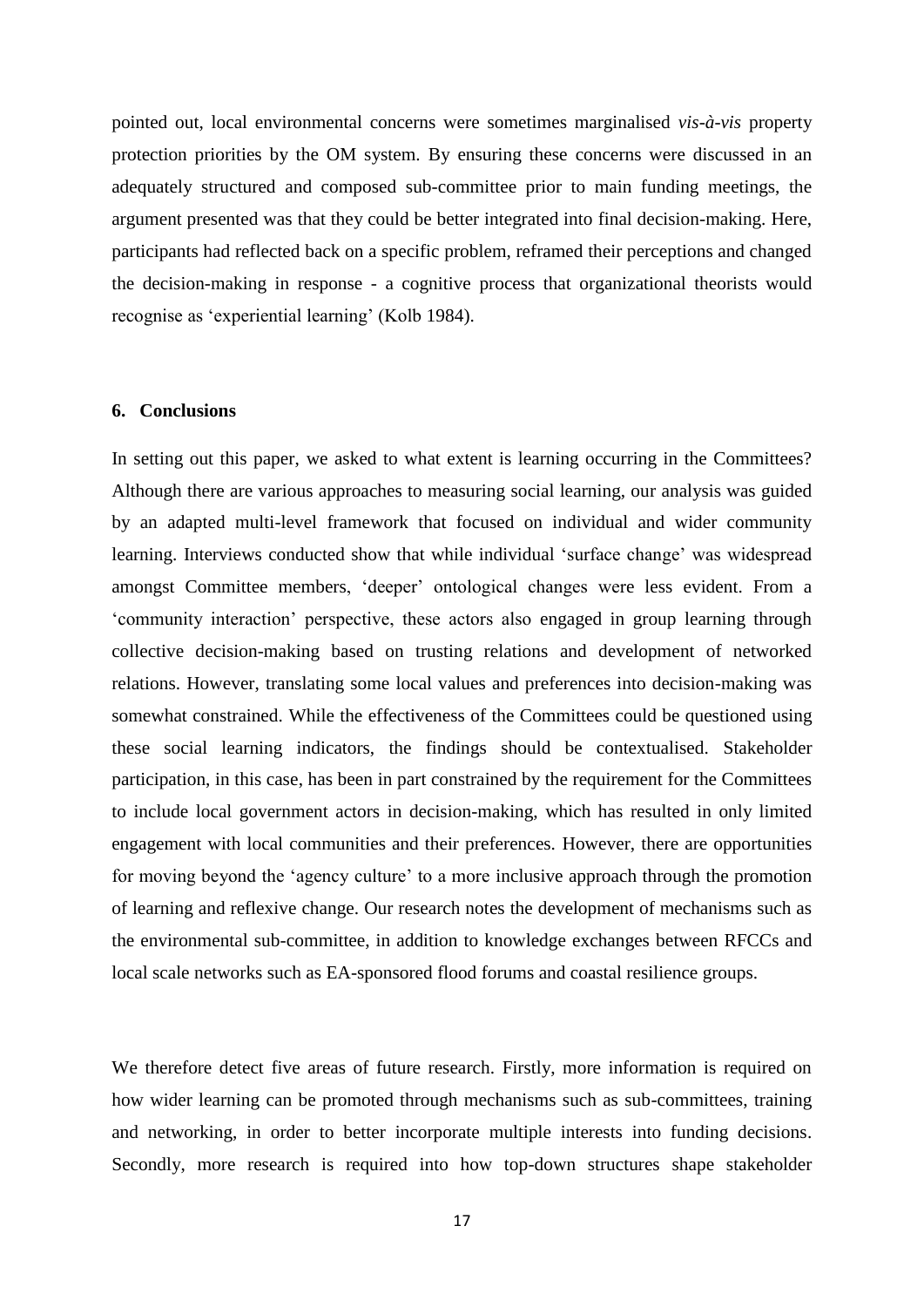participation and social learning, and indeed other measures of 'effectiveness'. We highlight constraints imposed on lower level FRM decision-making through centrally-imposed institutions but more data are required on how UK central policy makers are constructing flood and coastal issues in Committee mandates and processes. Thirdly, further theoretical work is needed in developing a more sophisticated framework of individual and community learning, that, tested empirically, would encapsulate the multiplicity of learning detected in our research. Fourthly, repeat interviewing with respondents could elucidate whether learning is occurring over time. Finally, the UK's experience of flood risk management and, more specifically, funding flood protection should not be seen in isolation. Many countries face concerns over national climate adaptation strategies, providing significant scope for crossnational comparison and 'lesson-drawing' (Benson and Jordan 2011) on FRM effectiveness. Testing an 'individual-community interaction' type framework in comparative national contexts (for example, Koontz 2014) could provide one potential approach in overcoming the conceptual 'travelling' problem. Such research could then develop internationally comparable, policy-relevant recommendations for sustainable floods governance, which will assume ever greater significance if the predicted future impacts of climate change become manifest.

#### **Acknowledgements**

The authors would like to thank all the interviewees, who generously gave their time to support the study. They would also to thank the two anonymous reviewers of this article, whose comments helped to significantly improve our initial draft. This research was supported by the University of Exeter SISS Discretionary Fund, the ERSC Impact Accelerator Fund and the Leverhulme Trust (Grant IN-2014-014).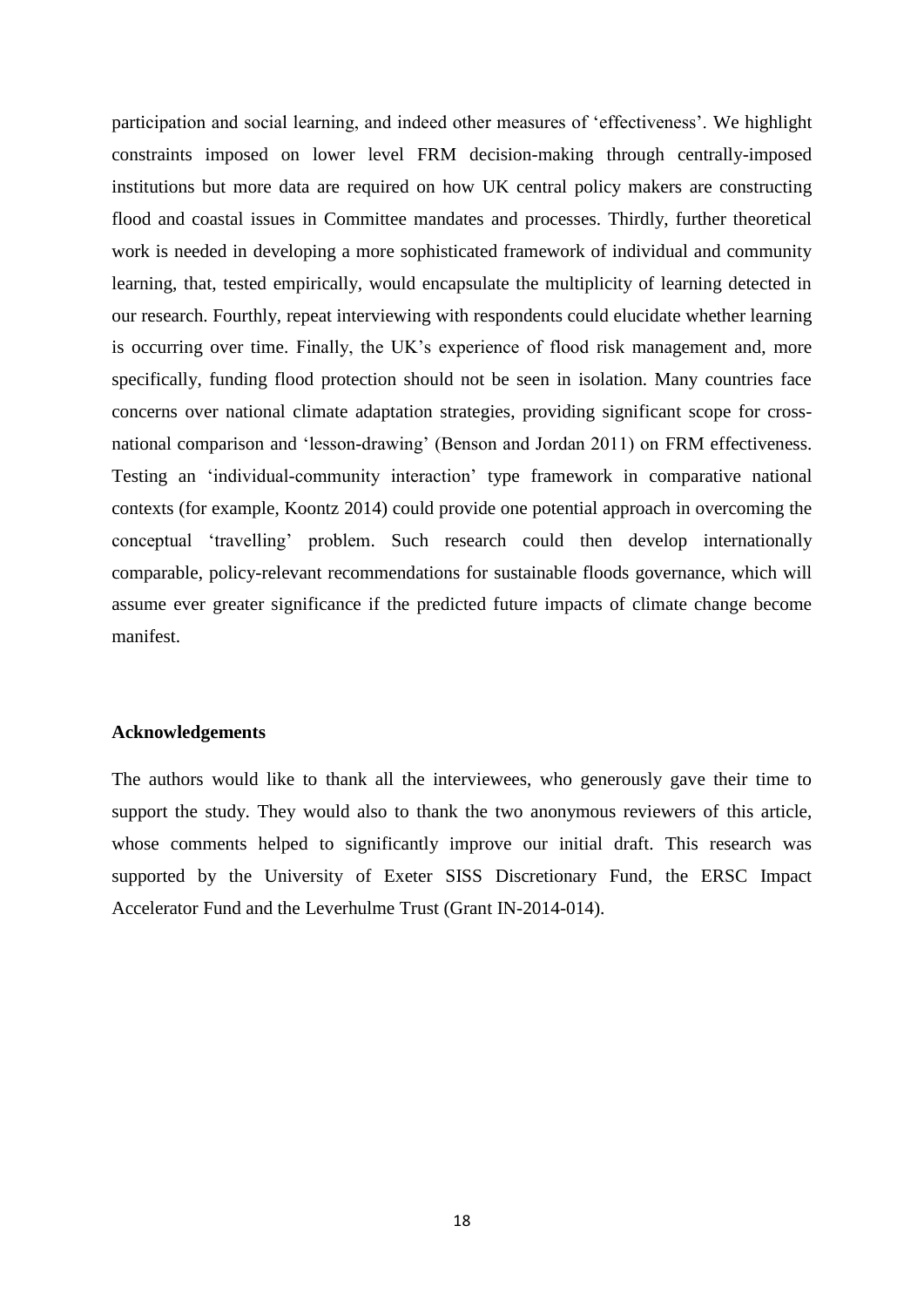#### **References**

Argyris, C. and Schön, D.A. (1978) *Organizational learning: a theory of action perspective*. San Francisco: Jossey-Bass.

Bandura, A. (1977) *Social learning theory*. Englewood Cliffs NJ: Prentice Hall.

Benson, D. and Jordan, A. (2011) 'What have we learnt from policy transfer research? Dolowitz and Marsh revisited.' *Political Studies Review*, 9 (3): 366-378.

Benson, D., Jordan, A.J., Smith, L. (2013). 'Is environmental management really more collaborative? A comparative analysis of putative 'paradigm shifts' in Europe, Australia and the USA.' *Environment and Planning A,* 30 (6): 1695-1712.

Benson, D., Fritsch, O., Cook, H. and Schmid, M. (2014) 'Evaluating participation in WFD river basin management in England and Wales: processes, communities, outputs, outcomes.' *Land Use Policy* 38: 213-222.

Benson, D., Lorenzoni, I. and Langstaff, L. (2015) *An analysis of actor collaboration in the Regional Flood and Coastal Committees*. Penryn: The Environment and Sustainability Institute, University of Exeter.

Biddle, J.C. and Koontz, T.M. (2014) 'Goal specificity: a proxy measure for improvements in environmental outcomes in collaborative governance.' *Journal of Environmental Management*, 145: 268-276.

Carr, G., Blöschl, G. and Loucks, D.P. (2012) 'Evaluating participation in water resources management: a review' *Water Resources Research*, 48 (11): 1-17.

Collins, K. and Ison, R. (2009) 'Jumping off Arnstein's ladder: social learning as a new policy paradigm for climate adaptation.' *Environmental Policy and Governance*, 19: 358- 373.

Environment Agency (EA) (2013) 'Warnings lifted after the most serious tidal surge in over 60 years'. Bristol: EA.

[http://webarchive.nationalarchives.gov.uk/20140328084622/http://www.environment](http://webarchive.nationalarchives.gov.uk/20140328084622/http:/www.environment-agency.gov.uk/news/151103.aspx)[agency.gov.uk/news/151103.aspx](http://webarchive.nationalarchives.gov.uk/20140328084622/http:/www.environment-agency.gov.uk/news/151103.aspx) (accessed 14 April 2015).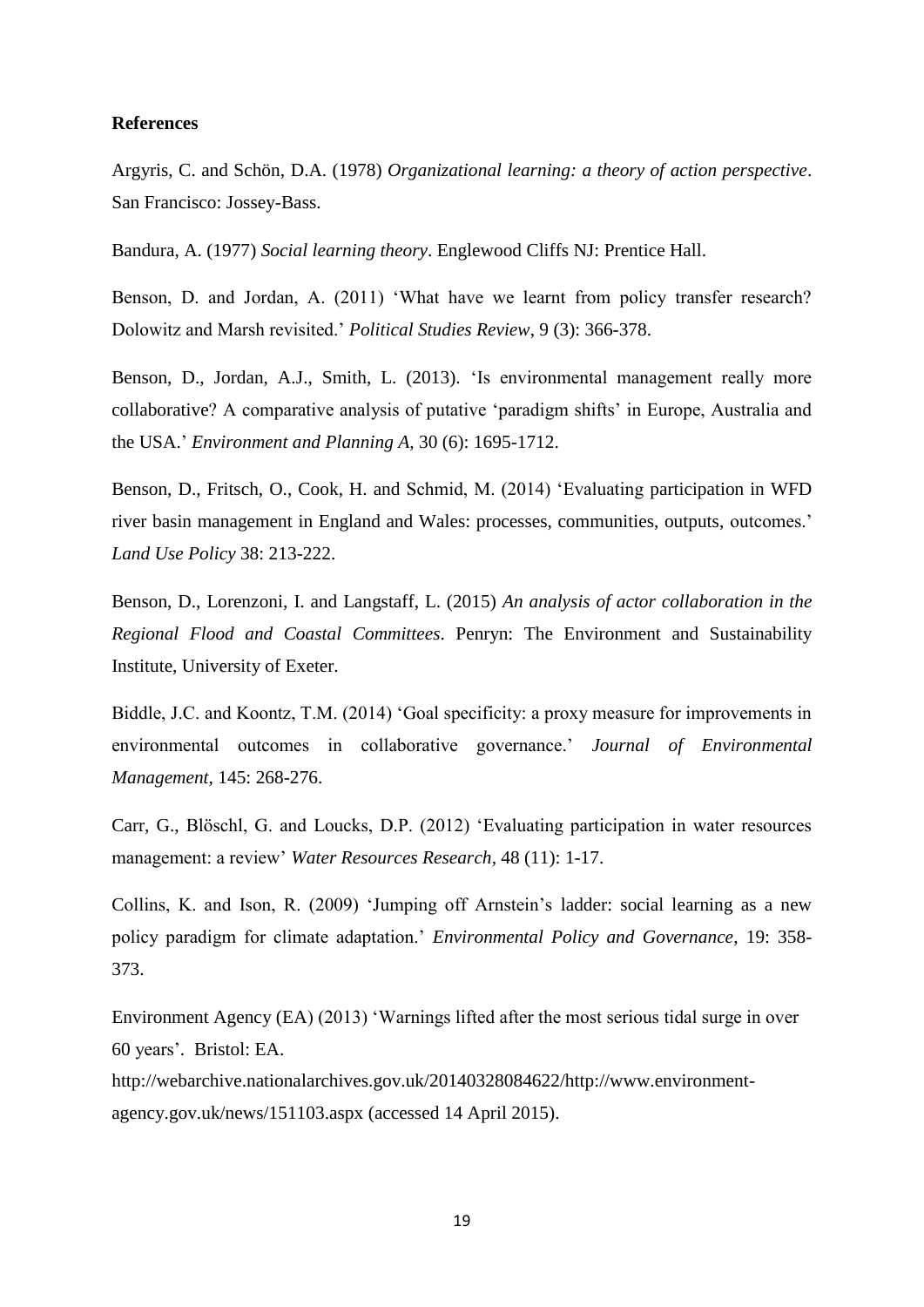Enserink, B., Patel, M., Kranz, N. and Maestu, J. (2007) 'Cultural factors as co-determinants of participation in river basin management.' *Ecology and Society*, 12 (2): 24.

Flyvbjerg, B. (2006) 'Five misunderstandings of case study research'. *Qualitative Inquiry*, 12 (2): 219-245.

Gain, A., Rouillard, J. and Benson, D. (2013) 'Can Integrated Water Resources Management Increase Adaptive Capacity to Climate Change Adaptation? A Critical Review,' *Journal of Water Resource and Protection*, 5 (4A): 11-20.

Gerlak, A.K. and Heikkila, T. (2011) 'Building a Theory of Learning in Collaboratives: Evidence from the Everglades Restoration Program.' *Journal of Public Administration Research and Theory* 21: 619–644.

Holling, C.S. (1978) *Adaptive environmental assessment and management*. London: John Wiley and Sons.

Huntjens, P., Lebel, L., Pahl-Wostl, C., Camkin, J., Schulze, R. and Kranz, N. (2012) 'Institutional design propositions for the governance of adaptation to climate change in the water sector.' *Global Environmental Change*, 22: 67-81.

Kolb, D.A. (1984) *Experiential learning: experience as the source of learning and development.* Englewood Cliffs NJ: Prentice-Hall.

Koontz, T.M. (2014) 'Social learning in collaborative watershed planning: the importance of process control and efficacy.' *Journal of Environmental Planning and Management* 57 (10): 1572-1593.

Koontz, T.M. and Thomas, C.W. (2006) 'What do we know and need to know about the environmental outcomes of collaborative management?' *Public Administration Review* 66 (1): 111-121.

Koontz, T.M., Steelman, T.A., Carmin, J-A, Smith Korfmacher, K., Moseley, C. and Thomas, C.W. (eds) (2004) *Collaborative environmental management: What roles for government?*. Washington DC: Resources for the Future.

Leach, W.D. and Sabatier, P.A. (2005) 'Are trust and social capital the keys to success? Watershed partnerships in California and Washington.' In: Sabatier, P.A., Focht, W., Lubell, M., Trachtenburg, Z., Vedlitz, A. and Matlock, M. (eds.) (2005) *Swimming upstream:*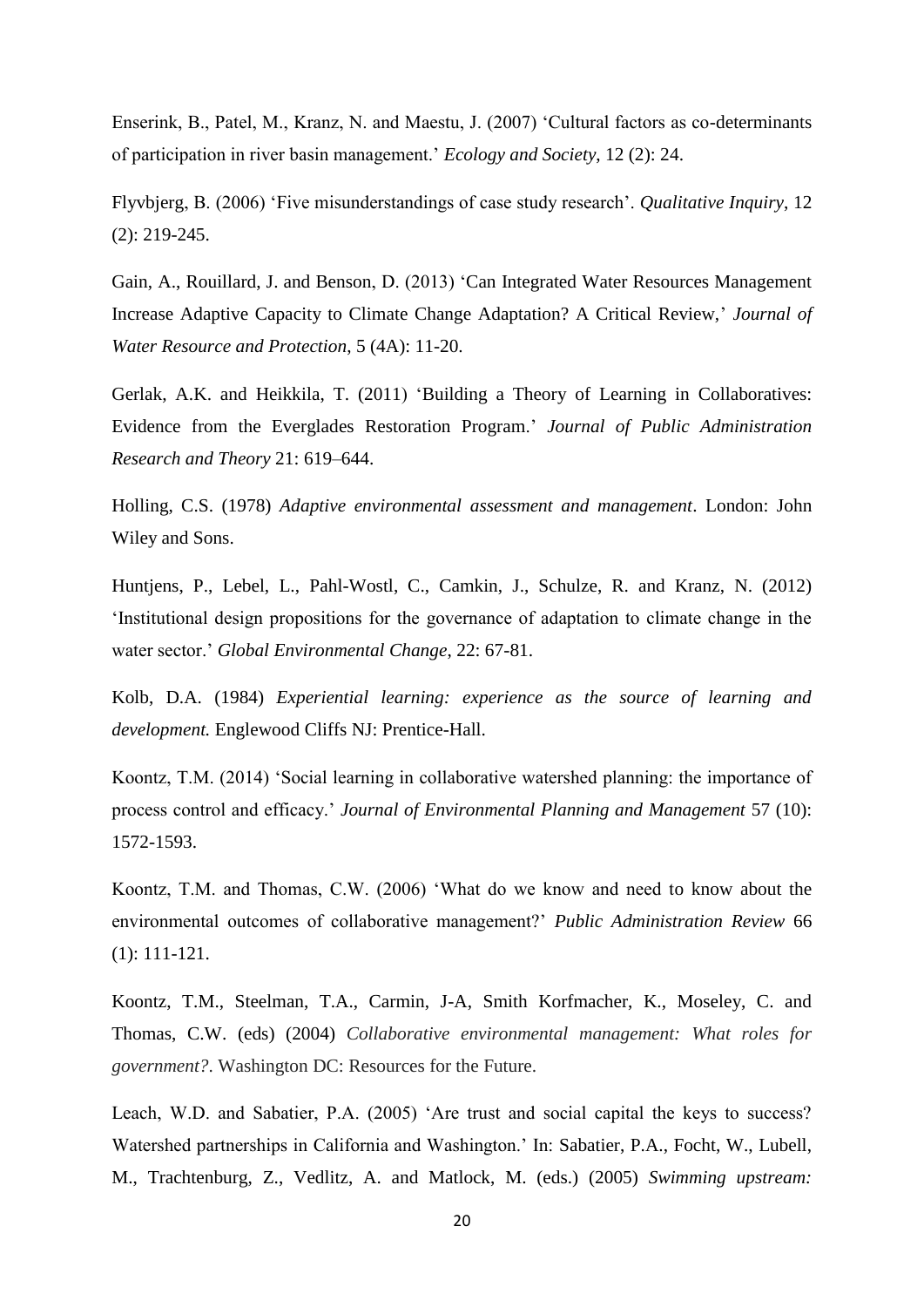*collaborative approaches to watershed management*. Cambridge MA: MIT Press. Pp.232- 258.

Lorenzoni, I., Benson, D., Cook, H. (2015) 'Regional rescaling in UK climate adaptation governance: from agency to collaborative control?' in J. Knieling and K. Klindworth (eds.) *Climate Adaptation Governance: Theory, Concepts and Praxis in Cities and Regions*. Chichester: Wiley. *In press*.

Lubell, M. (2005) 'Do watershed partnerships enhance beliefs conducive to collective action?' In: Sabatier, P.A., Focht, W., Lubell, M., Trachtenburg, Z., Vedlitz, A. and Matlock, M. (eds.) (2005) *Swimming upstream: collaborative approaches to watershed management*. Cambridge MA: MIT Press.

Margerum, R.D. (2008) 'A typology of collaboration efforts in environmental management.' *Environmental Management* 41 (4): 487-500.

Moore, E.A. and Koontz, T.M. (2003) 'A typology of collaborative watershed groups: citizen-based, agency-based and mixed partnerships.' *Society and Natural Resources* 16 (5): 451-460.

Mostert, E., Pahl-Wostert, C., Rees, Y., Searle, B., Tabara, D. and Tippett, J. (2007) 'Social learning in European river-basin management: barriers and fostering mechanisms from 10 river basins.' *Ecology and Society* 12 (1): 19.

Muro, M. and Jeffrey, P. (2008) 'A critical review of the theory and application of social learning in participatory natural resource management processes.' *Journal of Environmental Planning and Management*, 51 (3): 325-344.

Muro, M. and Jeffrey, P. (2012) 'Time to talk? How the structure of Dialog Processes Shapes Stakeholder Learning in Participatory Water Resources Management.' *Ecology & Society* 17 (1): 3.

Newig, J. Challies, E. Jager, N and Kochskämper, E. (2014) 'What Role for Public Participation in Implementing the EU Floods Directive? A Comparison with the Water Framework Directive, Early Evidence from Germany and a Research Agenda.' *Environmental Policy and Governance,* 24 (4): 275-288.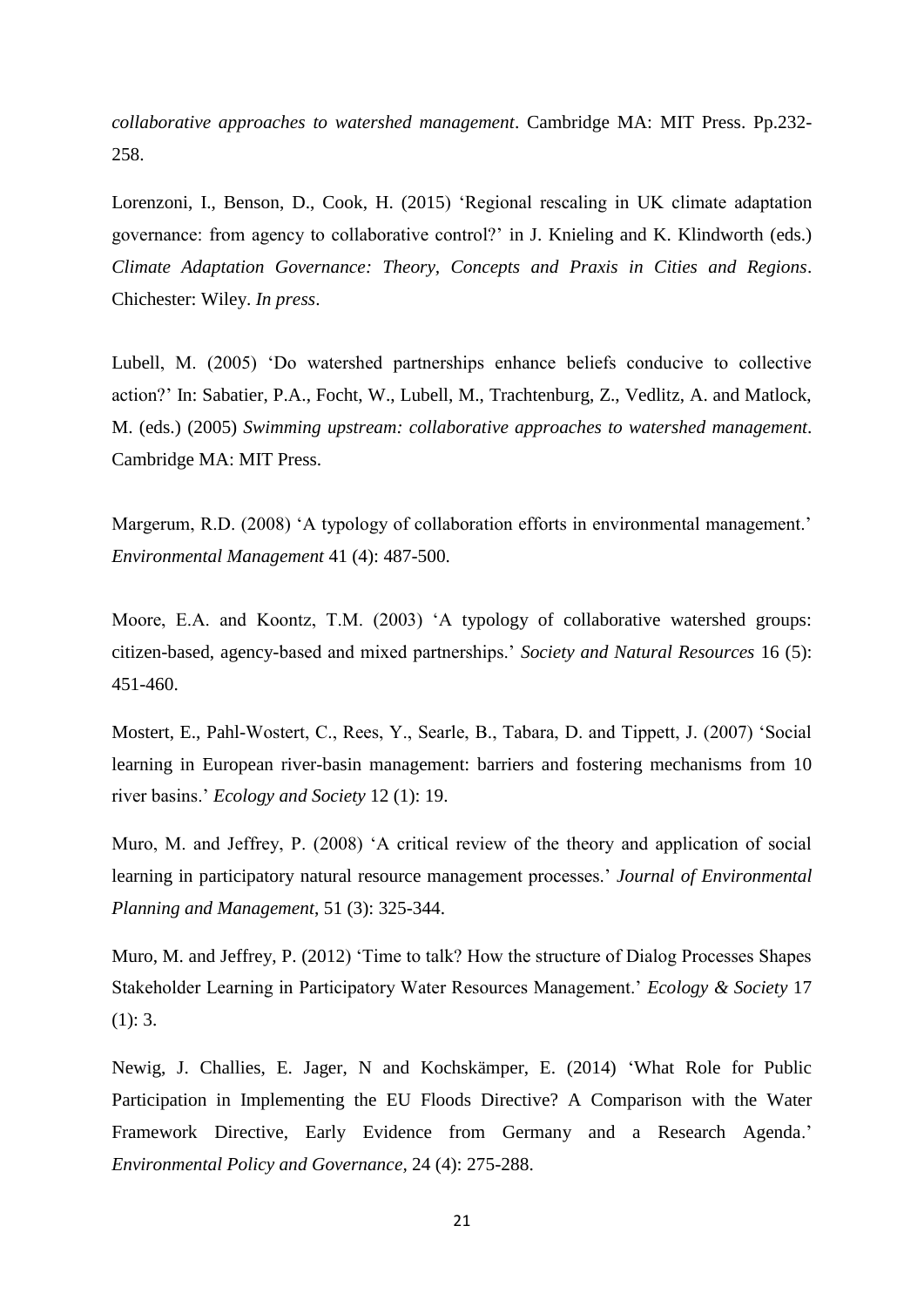Newig, J. and Fritsch, O. (2009) 'Environmental governance: participatory, multi-level and effective?' *Environmental Policy and Governance*, 19: 197-214.

Newig, J., and Koontz, T.M. (2014) 'Multi-level governance, policy implementation and participation: the EU's mandated participatory planning approach to implementing environmental policy.' *Journal of European Public Policy* 21 (2): 248-267.

Özerol, G. and Newig, J. (2008) 'Evaluating the success of public participation in water resources management: five key constituents.' *Water Policy*, 10: 639-655.

Pahl-Wostl, C. (2009) 'A conceptual framework for analysing adaptive capacity and multilevel learning processes in resource governance regimes.' *Global Environmental Change* 19 (3): 354-365.

Pahl-Wostl, C., Craps, M., Dewulf, A., Mostert, E., Tabara, D., Taillieu, T., (2007) 'Social learning and water resources management.' *Ecology and Society* 12 (2): 5.

Pahl-Wostl, C., Mostert, E. and Tabara, D. (2008) 'The growing importance of social learning in water resources management and sustainability science.' *Ecology and Society*, 13  $(1): 24.$ 

Pitt, M. (2008) *Learning lessons from the 2007 floods* [The Pitt Review]. Cabinet Office: London.

[http://webarchive.nationalarchives.gov.uk/20100807034701/http:/archive.cabinetoffice.gov.u](http://webarchive.nationalarchives.gov.uk/20100807034701/http:/archive.cabinetoffice.gov.uk/pittreview/thepittreview/final_report.html) [k/pittreview/thepittreview/final\\_report.html](http://webarchive.nationalarchives.gov.uk/20100807034701/http:/archive.cabinetoffice.gov.uk/pittreview/thepittreview/final_report.html) (accessed October 2014).

Reed, M.S. (2008) 'Stakeholder participation for environmental management: a literature review'. *Biological Conservation*, 141: 2417-2431.

Reed, M., Evely, A.C., Cundill, G., Fazey, I.R.A., Glass, J., Laing, A., Newig, J., Parrish, B., Prell, C., Raymond, C. and Stringer, L. (2010) 'What is social learning?' *Ecology and Society*, 15 (4).

Richards, D. (2001) 'Elite Interviewing: Approaches and Pitfalls'. *Politics,* 16 (3): 199-204.